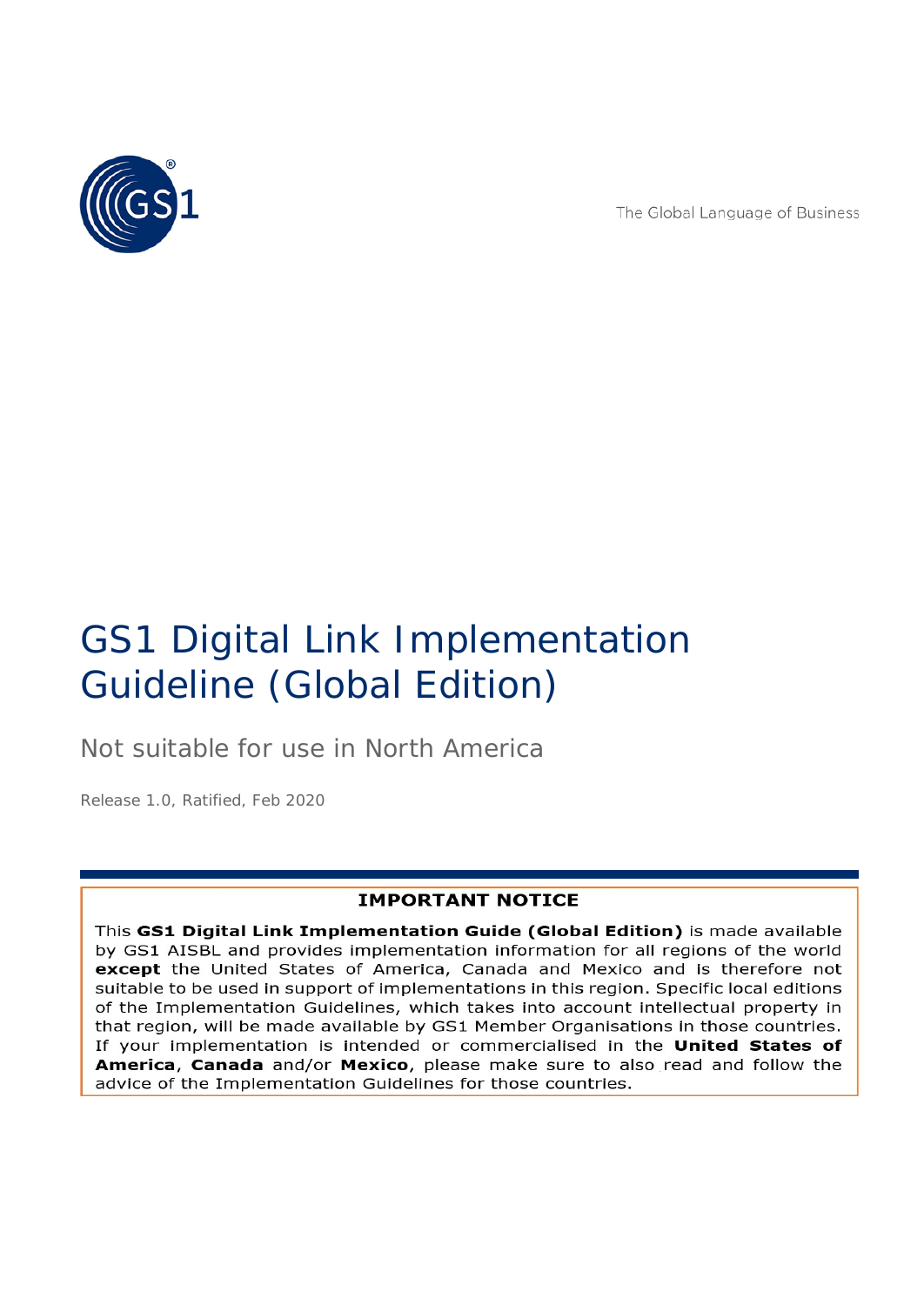

### **Document Summary**

| Document Item        | <b>Current Value</b>                                       |  |
|----------------------|------------------------------------------------------------|--|
| Document Name        | GS1 Digital Link Implementation Guideline (Global Edition) |  |
| Document Date        | Feb 2020                                                   |  |
| Document Version     | 1.0                                                        |  |
| Document Issue       |                                                            |  |
| Document Status      | Ratified                                                   |  |
| Document Description | Not suitable for use in North America                      |  |

### **Contributors**

| Name                                              | Organisation                        |  |
|---------------------------------------------------|-------------------------------------|--|
| Be4ward<br>Grant Courtney (Chair)                 |                                     |  |
| Dominique Guinard (Chair)                         | <b>EVRYTHNG</b>                     |  |
| Laurent Tonnelier (Chair)                         | SERVICETAG/MOBILEAD                 |  |
| Stefan Artlich                                    | Bayer AG - Division Pharma          |  |
| Attilio Bellman                                   | <b>Antares Vision</b>               |  |
| Adam Björnstjerna                                 | <b>HKScan Sweden AB</b>             |  |
| Wes Bloemker                                      | Arthrex Inc.                        |  |
| Stephen Brown                                     | Mead Westvaco                       |  |
| Greg Buckley                                      | PepsiCo, Inc.                       |  |
| Henk Dannenberg                                   | <b>NXP Semiconductors</b>           |  |
| Jeanne Duckett                                    | Avery Dennison RFID                 |  |
| Vera Feuerstein                                   | Nestlé                              |  |
| Tarik Gemei                                       | Amgen Inc.                          |  |
| Viktoria Grahnen                                  | AbbVie                              |  |
| Mike Kuhno                                        | <b>Avery Dennison RFID</b>          |  |
| Sébastien Langlois-Berthelot                      | F. Hoffmann-La Roche Ltd.           |  |
| Nicolas Lecocq                                    | L'Oreal                             |  |
| Phill Marley<br>AstraZeneca Pharmaceuticals       |                                     |  |
| Yi Meng<br>Qingdao Haier Washing Machine Co. Ltd. |                                     |  |
| <b>Martin Neselius</b>                            | BillerudKorsnäs (Venture)           |  |
| Tatjana Pathare                                   | F. Hoffmann-La Roche Ltd.           |  |
| Guilhem Rousselet                                 | <b>SANOFI</b>                       |  |
| Sophie-Mareen Scholz                              | Dr. August Oetker Nahrungsmittel KG |  |
| Mandeep Sodhi                                     | Nestlé                              |  |
| John Terwilliger                                  | Abbott                              |  |
| Gina Tomassi                                      | PepsiCo, Inc.                       |  |
| Julie Vargas                                      | <b>Avery Dennison RFID</b>          |  |
| Sylvie Vilcoq                                     | DANONE PRODUITS FRAIS FRANCE        |  |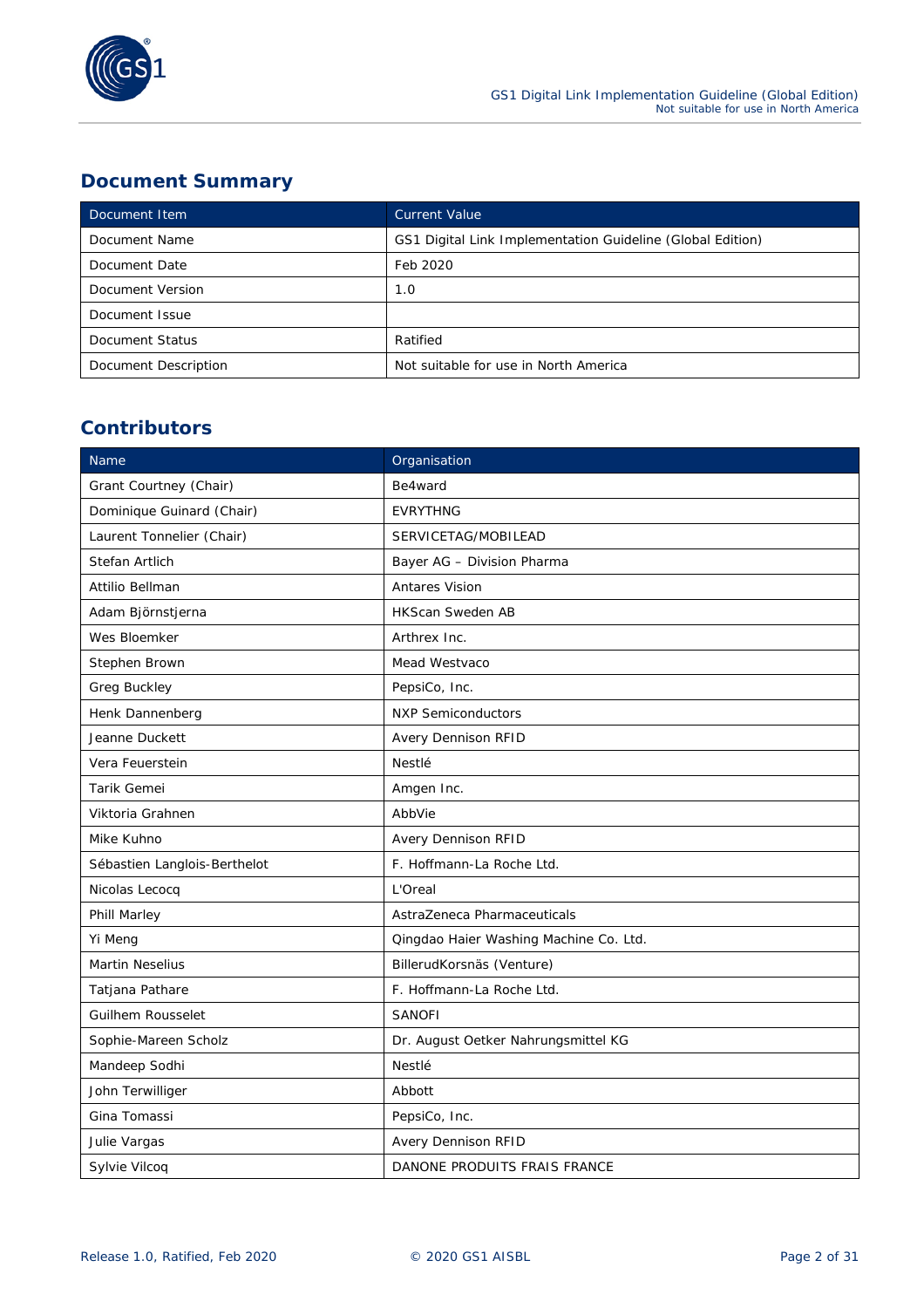

| Name                                | Organisation                             |  |
|-------------------------------------|------------------------------------------|--|
| Evan Bacchus                        | Costco Wholesale                         |  |
| Fabien Calleia                      | <b>SIZEASE</b>                           |  |
| Sven Dienelt                        | Hermann Hagemeyer GmbH & Co. KG          |  |
| Marcel Ducceschi                    | Migros-Genossenschafts-Bund              |  |
| Jonas Elander                       | Axfood Sverige AB                        |  |
| Max Engström                        | H&M                                      |  |
| Sylvia Rubio Alegren                | ICA Sverige AB                           |  |
| Hans Peter Scheidt                  | C & A SCS                                |  |
| Joachim Wilkens                     | C & A SCS                                |  |
| Hajo Reissmann                      | Universitaetsklinikum Schleswig-Holstein |  |
| Marc Damhösl                        | Schweizerische Bundesbahnen SBB          |  |
| Hirokazu Nagai                      | Japan Pallet Rental Corporation          |  |
| Vladimir Dzalbo                     | Smartrac Technology Germany GmbH         |  |
| <b>Richard Fisher</b>               | DoD Logistics AIT Standards Office       |  |
| Karen Arkesteyn                     | GS1 Belgium & Luxembourg                 |  |
| Koji Asano                          | GS1 Japan                                |  |
| Andrea Ausili                       | GS1 Italy                                |  |
| Xavier Barras                       | GS1 France                               |  |
| Jonas Batt                          | GS1 Switzerland                          |  |
| Rahma Benfraj                       | GS1 France                               |  |
| Mats Bjorkqvist                     | GS1 Sweden                               |  |
| Arnaud Bonnefoy<br>GS1 France       |                                          |  |
| Jonas Buskenfried<br>GS1 Sweden     |                                          |  |
| Emanuela Casalini<br>GS1 Italy      |                                          |  |
| GS1 Romania<br>Madalina Cernat      |                                          |  |
| Anthony Chan<br>GS1 Hong Kong       |                                          |  |
| Shawn Chen                          | GS1 Thailand                             |  |
| Luiz Costa                          | GS1 Brasil                               |  |
| Benjamin Couty                      | GS1 France                               |  |
| Tim Daly                            | GS1 Ireland                              |  |
| Owen Dance                          | GS1 New Zealand                          |  |
| Michael Davis                       | GS1 Australia                            |  |
| Huipeng Deng                        | GS1 China                                |  |
| Sean Dennison                       | GS1 Ireland                              |  |
| Peta Ding                           | GS1 UK                                   |  |
| Ferran Domenech Fuste<br>GS1 Spain  |                                          |  |
| Xiaowen Dong                        | GS1 China                                |  |
| Guilherme França                    | GS1 Brasil                               |  |
| Michele Francis Padayachee          | GS1 South Africa                         |  |
| Jesper Kervin Franke<br>GS1 Denmark |                                          |  |
| Jean-Christophe Gilbert             | GS1 France                               |  |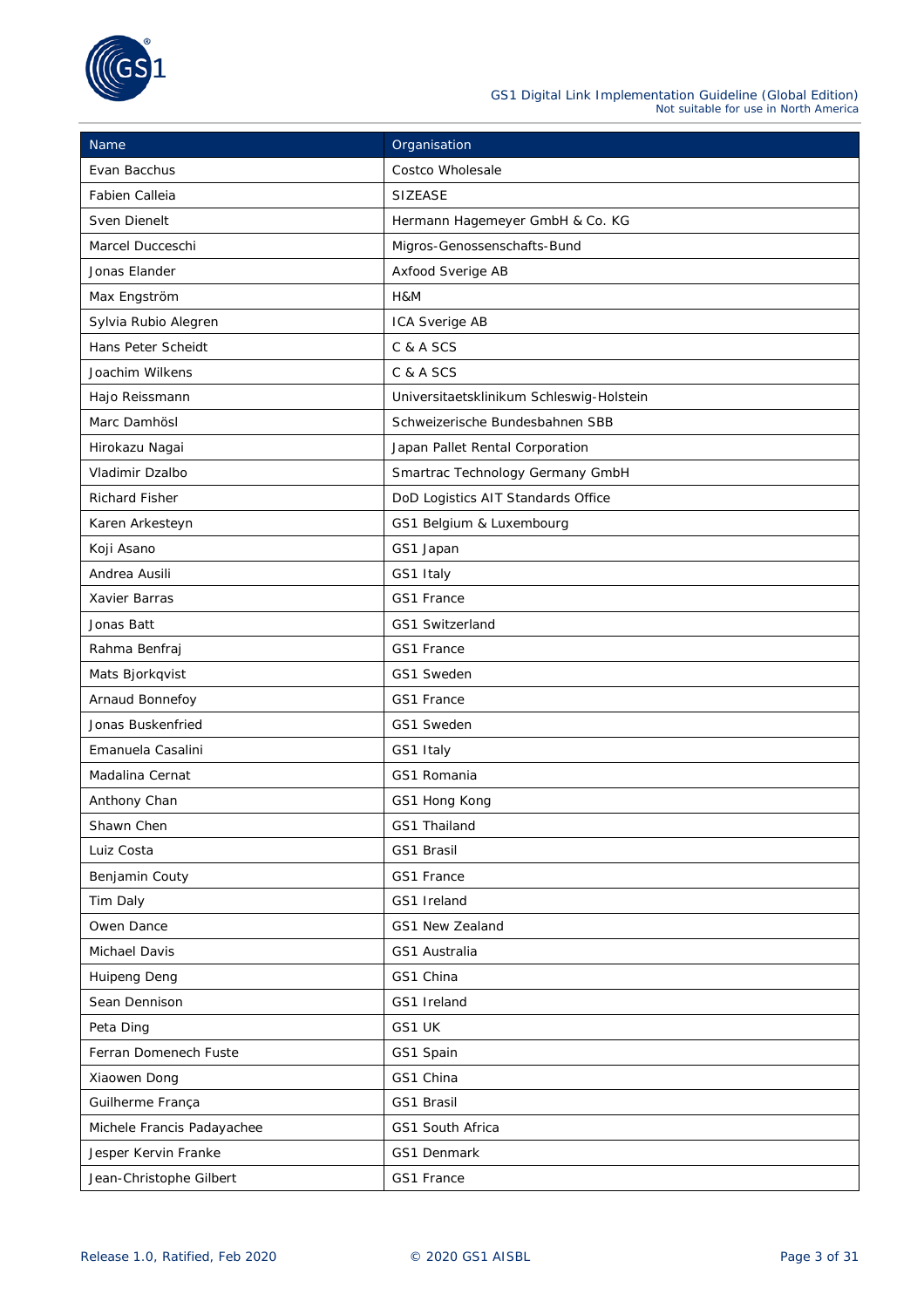

| Name                               | Organisation                  |  |
|------------------------------------|-------------------------------|--|
| Vanessa Giulieri                   | GS1 Italy                     |  |
| Esther Goh                         | GS1 Singapore                 |  |
| Heinz Graf                         | GS1 Switzerland               |  |
| Magali Granger                     | GS1 France                    |  |
| János Gyuris                       | GS1 Hungary                   |  |
| Rami Habbal                        | GS1 UAE                       |  |
| Jason Hale                         | GS1 UK                        |  |
| Karolin Harsanji                   | GS1 Sweden                    |  |
| Gary Hartley                       | GS1 New Zealand               |  |
| Fredrik Holmström                  | GS1 Sweden                    |  |
| Hideki Ichihara                    | GS1 Japan                     |  |
| Yoshihiko Iwasaki                  | GS1 Japan                     |  |
| Yo Han Jeon                        | GS1 Korea                     |  |
| Yohan Jeon                         | GS1 Korea                     |  |
| Fiona Jia                          | GS1 China                     |  |
| Ricky Jones                        | GS1 UK                        |  |
| Sang Ik Jung                       | GS1 Korea                     |  |
| Kimmo Keravuori                    | GS1 Finland                   |  |
| Kazuna Kimura                      | GS1 Japan                     |  |
| Alexey Krotkov                     | GS1 Russia                    |  |
| Chris Lai                          | GS1 Hong Kong                 |  |
| Ildikó Lieber                      | GS1 Hungary                   |  |
| Marisa Lu                          | GS1 Chinese Taipei            |  |
| GS1 Germany<br>Ilka Machemer       |                               |  |
| Noriyuki Mama                      | GS1 Japan                     |  |
| Roberto Matsubayashi<br>GS1 Brasil |                               |  |
| Riad Mechtari                      | GS1 Algeria                   |  |
| Jan Merckx                         | GS1 Belgium & Luxembourg      |  |
| Ephraim Mokheseng                  | GS1 South Africa              |  |
| <b>Adrien Molines</b>              | GS1 France                    |  |
| Naoko Mori                         | GS1 Japan                     |  |
| Daniel Mueller-Sauter              | GS1 Switzerland               |  |
| Prince Namane                      | GS1 South Africa              |  |
| Daisuke Negishi                    | GS1 Japan                     |  |
| Eric Ng                            | GS1 Hong Kong                 |  |
| Staffan Olsson                     | GS1 Sweden                    |  |
| Michel Ottiker                     | GS1 Switzerland               |  |
| Manos Papadakis                    | <b>GS1 Association Greece</b> |  |
| Sebastián Perazzo                  | GS1 Argentina                 |  |
| <b>Bijoy Peter</b>                 | GS1 India                     |  |
| Sarina Pielaat                     | GS1 Netherlands               |  |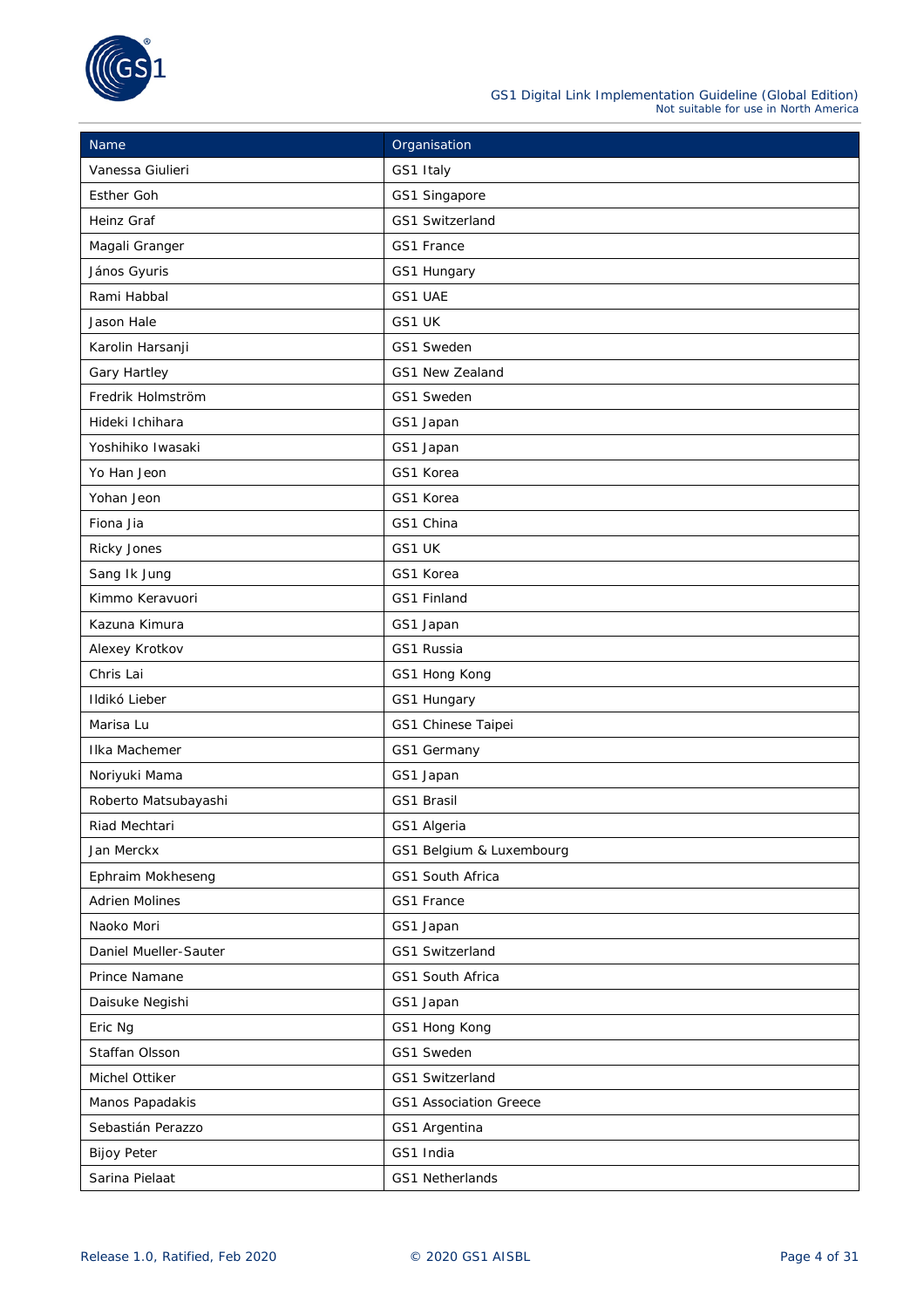

| Name                                                | Organisation                                   |  |
|-----------------------------------------------------|------------------------------------------------|--|
| Emma Potter                                         | GS1 Australia                                  |  |
| Paul Reid                                           | GS1 UK                                         |  |
| Alexandre Rieucau<br>GS1 France                     |                                                |  |
| Zbigniew Rusinek                                    | GS1 Poland                                     |  |
| Nick Rusman                                         | GS1 Netherlands                                |  |
| Roxana Saravia Bulmini                              | GS1 Argentina                                  |  |
| Sue Schmid                                          | GS1 Australia                                  |  |
| Eugen Sehorz                                        | GS1 Austria                                    |  |
| Xiaojing Shao                                       | GS1 China                                      |  |
| Yuko Shimizu                                        | GS1 Japan                                      |  |
| Marcel Sieira                                       | GS1 Australia                                  |  |
| Sean Sloan                                          | GS1 Australia                                  |  |
| Olga Soboleva                                       | GS1 Russia                                     |  |
| <b>Andrew Steele</b>                                | GS1 Australia                                  |  |
| Sylvia Stein                                        | GS1 Netherlands                                |  |
| Flora Sue                                           | GS1 China                                      |  |
| Ralph Troeger                                       | GS1 Germany                                    |  |
| Frits van den Bos                                   | GS1 Netherlands                                |  |
| Ricardo Verza Amaral Melo                           | GS1 Brasil                                     |  |
| Linda Vezzani                                       | GS1 Italy                                      |  |
| GS1 Argentina<br>Rocio Vizcarra                     |                                                |  |
| Yi Wang                                             | GS1 China                                      |  |
| Shu Wang                                            | GS1 China                                      |  |
| Achim Wetter<br>GS1 Germany                         |                                                |  |
| Stephan Wijnker                                     | GS1 Australia                                  |  |
| Ruoyun Yan                                          | GS1 China                                      |  |
| Victor Zhang                                        | GS1 China                                      |  |
| Marc Blanchet                                       | Viagenie                                       |  |
| Adnan Alattar                                       | Digimarc                                       |  |
| Philip Allgaier                                     | bpcompass GmbH                                 |  |
| Shreenidhi Bharadwaj                                | Syndigo                                        |  |
| Dalibor Biscevic                                    | Business Technologies Ltd                      |  |
| Randy Burd                                          | MultiAd Kwikee                                 |  |
| Shawn Cady                                          | Syndigo                                        |  |
| Tony Ceder                                          | Charmingtrim                                   |  |
| Robert Celeste                                      | Center for Supply Chain Studies                |  |
| Patrick Chanez                                      | <b>INEXTO SA</b>                               |  |
| Dilip Daswani                                       | <b>Qliktag Software (formally Zeebric LLC)</b> |  |
| Cory Davis<br>Digimarc                              |                                                |  |
| Christophe Devins<br>Adents High-Tech International |                                                |  |
| Roland Donzelle<br>SQUARE / TINTAMAR                |                                                |  |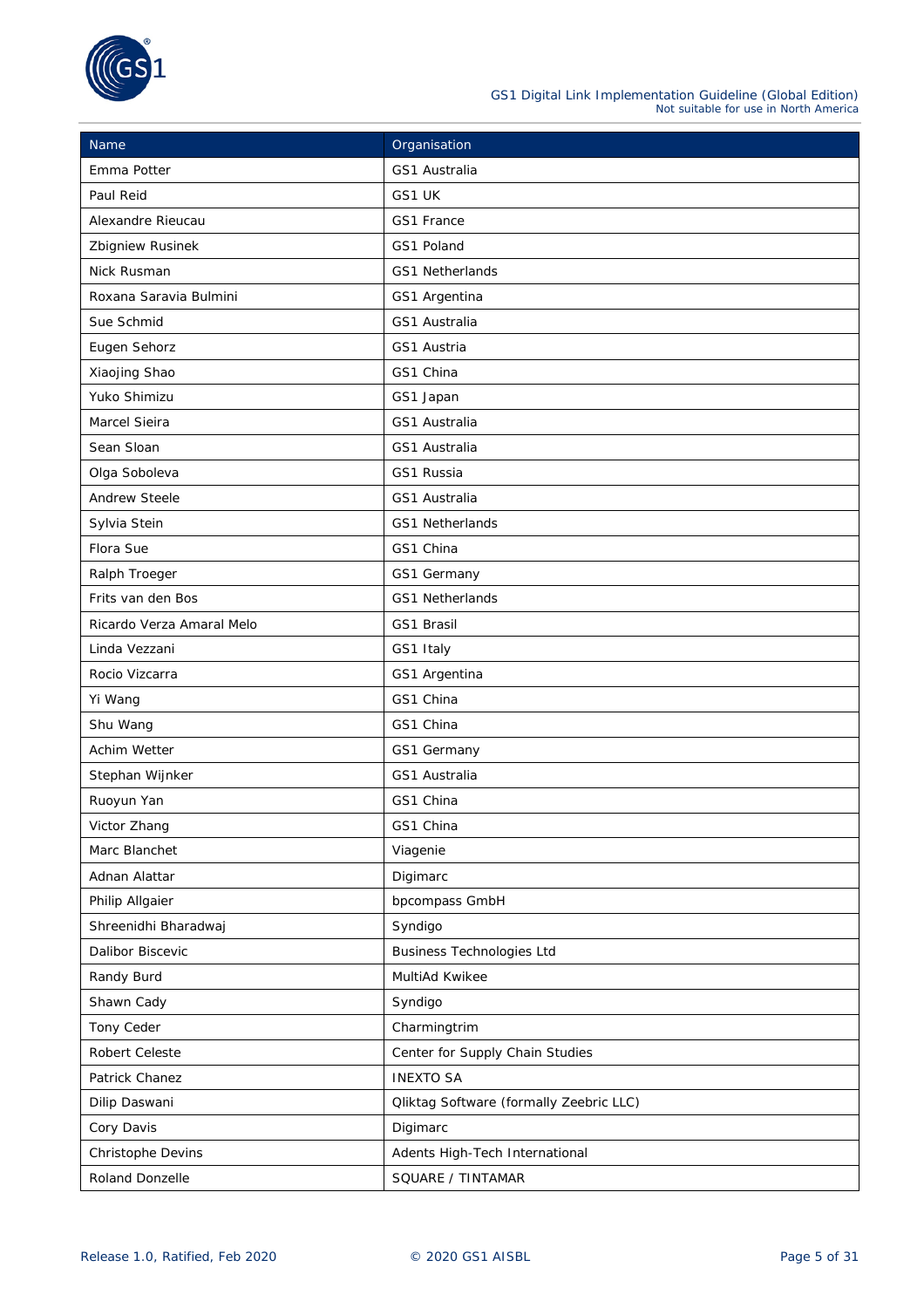

| Name                                       | Organisation                                   |  |
|--------------------------------------------|------------------------------------------------|--|
| Chuck Evanhoe                              | Evanhoe & Associates, Inc.                     |  |
| Susan Flake                                | Zebra Technologies Corporation                 |  |
| <b>Tomaz Frelih</b>                        | Četrta pot,d.o.o., Kranj                       |  |
| Mathieu Gallant                            | Optel Group                                    |  |
| Ivan Gonzalez                              | recycl3R                                       |  |
| <b>Richard Graves</b>                      | Phy                                            |  |
| Danny Haak                                 | Nedap                                          |  |
| Mark Harrison                              | Milecastle Media Limited                       |  |
| John Herzig                                | Barcode Graphics Inc Canada                    |  |
| Dan James                                  | Digimarc                                       |  |
| Paul Kanwar                                | ScanTrust                                      |  |
| J.D. Kern                                  | Syndigo                                        |  |
| Thomas Kühne                               | Goodstag GmbH                                  |  |
| André Machado                              | TrustaTAG                                      |  |
| Joel Meyer                                 | Digimarc                                       |  |
| Attila Sándor Nagy                         | infiCom.EU Co. Ltd.                            |  |
| Tiphaine Paulhiac                          | Ambrosus Technologies                          |  |
| Justin Picard                              | ScanTrust                                      |  |
| Tony Rodriguez                             | Digimarc                                       |  |
| Zbigniew Sagan<br>Advanced Track and Trace |                                                |  |
| Joannie Sauvageau                          | Optel Group                                    |  |
| Kim Simonalle                              | <b>Qliktag Software (formally Zeebric LLC)</b> |  |
| Andrew Verb                                | Bar Code Graphics, Inc.                        |  |
| Elizabeth Waldorf                          | TraceLink                                      |  |
| Alex Winiarski                             | Winiarski Group                                |  |
| George Wright IV                           | Product Identification & Processing Systems    |  |
| Tony Zhang                                 | Syndigo                                        |  |
| Pete Alvarez                               | GS1 Global Office                              |  |
| Phil Archer                                | GS1 Global Office                              |  |
| Henri Barthel                              | GS1 Global Office                              |  |
| Robert Beideman                            | GS1 Global Office                              |  |
| Steven Keddie                              | GS1 Global Office                              |  |
| Dan Mullen                                 | GS1 Global Office                              |  |
| Craig Alan Repec                           | GS1 Global Office                              |  |
| Greg Rowe                                  | GS1 Global Office                              |  |
| Kevin Stark                                | GS1 Global Office                              |  |

### **Log of Changes**

| Release | Date of Change | Changed By         | Summary of Change                             |
|---------|----------------|--------------------|-----------------------------------------------|
|         | Feb 2020       | <b>Phil Archer</b> | Initial publication developed under WR 18-231 |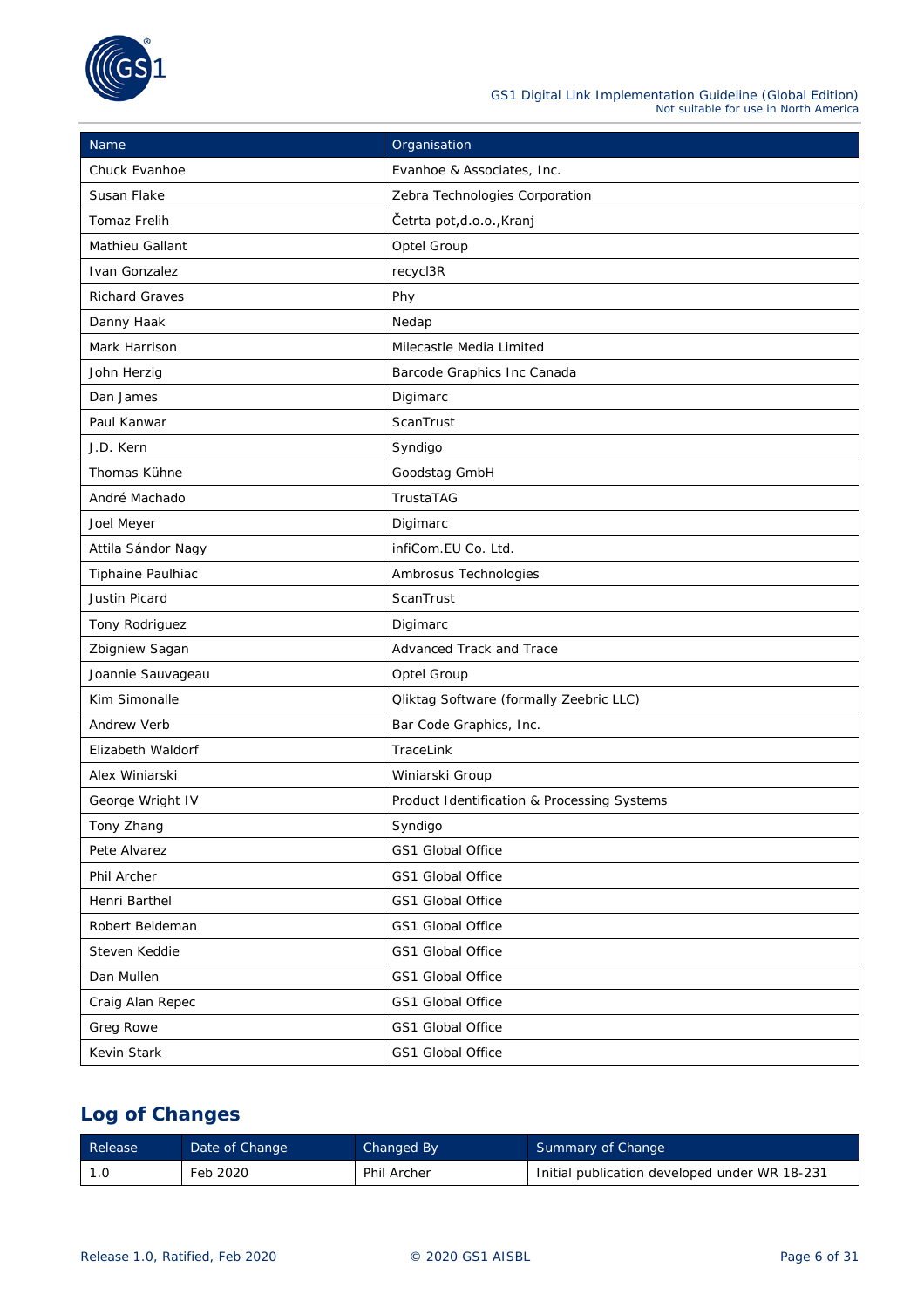

### **Disclaimer**

GS1<sup>®</sup>, under its IP Policy, seeks to avoid uncertainty regarding intellectual property claims by requiring the participants in the Work Group that developed this **GS1 Digital Link Implementation Guideline (Global Edition), as well as any other collateral documents** to agree to grant to GS1 members a royalty-free licence or a RAND licence to Necessary Claims, as that term is defined in the GS1 IP Policy. Furthermore, attention is drawn to the possibility that an implementation of one or more features of this Specification may be the subject of a patent or other intellectual property right that does not involve a Necessary Claim. Any such patent or other intellectual property right is not subject to the licencing obligations of GS1. Moreover, the agreement to grant licences provided under the GS1 IP Policy does not include IP rights and any claims of third parties who were not participants in the Work Group.

Accordingly, GS1 recommends that any organisation developing an implementation designed to be in conformance with this Specification should determine whether there are any patents that may encompass a specific implementation that the organisation is developing in compliance with the Specification and whether a licence under a patent or other intellectual property right is needed. Such a determination of a need for licencing should be made in view of the details of the specific system designed by the organisation in consultation with their own patent counsel.

THIS DOCUMENT IS PROVIDED "AS IS" WITH NO WARRANTIES WHATSOEVER, INCLUDING ANY WARRANTY OF MERCHANTABILITY, NONINFRINGEMENT, FITNESS FOR PARTICULAR PURPOSE, OR ANY WARRANTY OTHER WISE ARISING OUT OF THIS SPECIFICATION. GS1 disclaims all liability for any damages arising from use or misuse of this document, whether special, indirect, consequential, or compensatory damages, and including liability for infringement of any intellectual property rights, relating to use of information in or reliance upon this document.

GS1 retains the right to make changes to this document at any time, without notice. GS1 makes no warranty for the use of this document and assumes no responsibility for any errors which may appear in the document, nor does it make a commitment to update the information contained herein.

GS1 and the GS1 logo are registered trademarks of GS1 AISBL.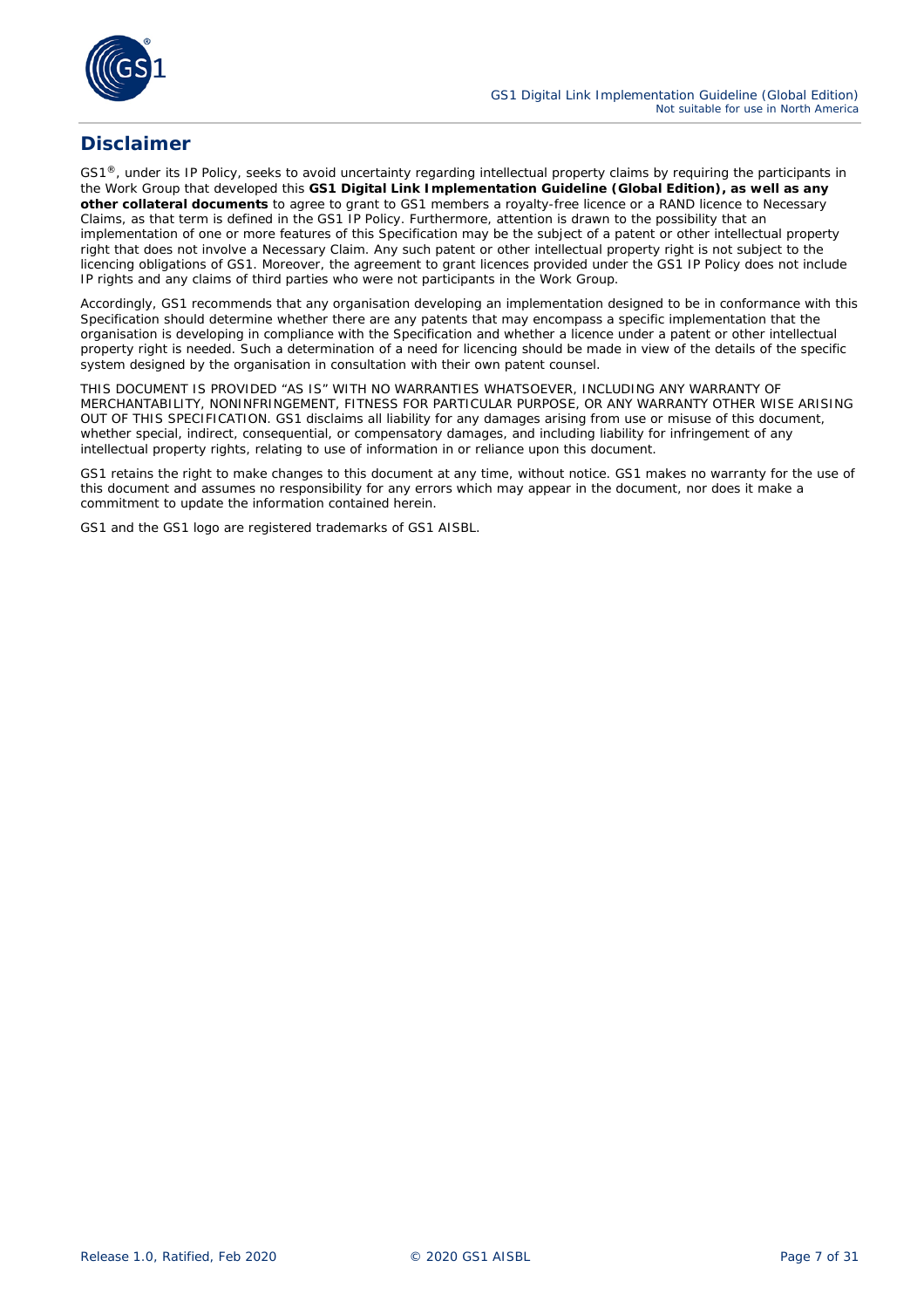

# **Table of Contents**

| 1                       |     |       |    |
|-------------------------|-----|-------|----|
| $\overline{\mathbf{2}}$ |     |       |    |
| 3                       |     |       |    |
|                         |     | 3.1.1 |    |
|                         | 3.2 |       |    |
|                         |     | 3.2.1 |    |
|                         |     | 3.2.2 |    |
|                         |     | 3.2.3 |    |
|                         |     | 3.2.4 |    |
|                         | 3.3 |       |    |
|                         |     | 3.3.1 |    |
|                         |     | 3.3.2 |    |
| 4                       |     |       |    |
|                         | 4.1 |       |    |
|                         | 4.2 |       |    |
|                         | 4.3 |       |    |
|                         | 4.4 |       |    |
|                         |     | 4.4.1 |    |
|                         | 4.5 |       |    |
| 5                       |     |       |    |
|                         | 5.1 |       |    |
|                         |     | 5.1.1 |    |
|                         |     | 5.1.2 |    |
|                         |     | 5.1.3 |    |
|                         |     | 5.1.4 |    |
|                         |     | 5.1.5 |    |
|                         |     | 5.1.6 |    |
|                         | 5.2 |       |    |
|                         |     | 5.2.1 | 25 |
|                         |     | 5.2.2 |    |
|                         |     | 5.2.3 |    |
|                         |     | 5.2.4 |    |
|                         |     | 5.2.5 |    |
|                         |     | 5.2.6 |    |
|                         | 5.3 |       |    |
|                         |     | 5.3.1 |    |
|                         |     | 5.3.2 |    |
|                         |     | 5.3.3 |    |
|                         | 5.4 |       |    |
|                         | 5.5 |       |    |
|                         | 5.6 |       |    |
|                         | 5.7 |       |    |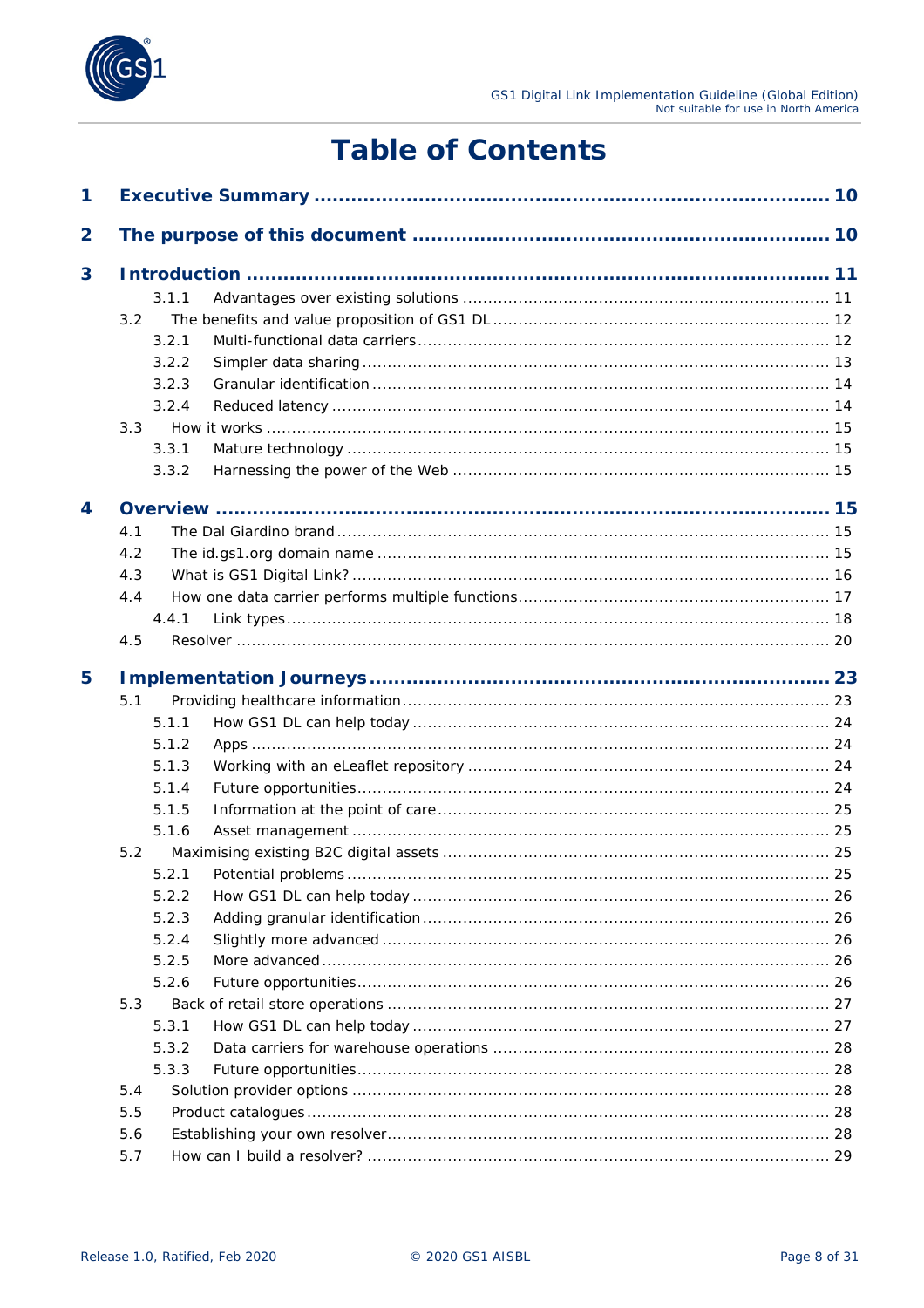

| 6 |     |  |
|---|-----|--|
|   | 6.1 |  |
|   | 6.2 |  |
|   | 6.3 |  |
|   | 6.4 |  |
|   | 6.5 |  |
|   | 6.6 |  |
| 7 |     |  |
| 8 |     |  |
| 9 |     |  |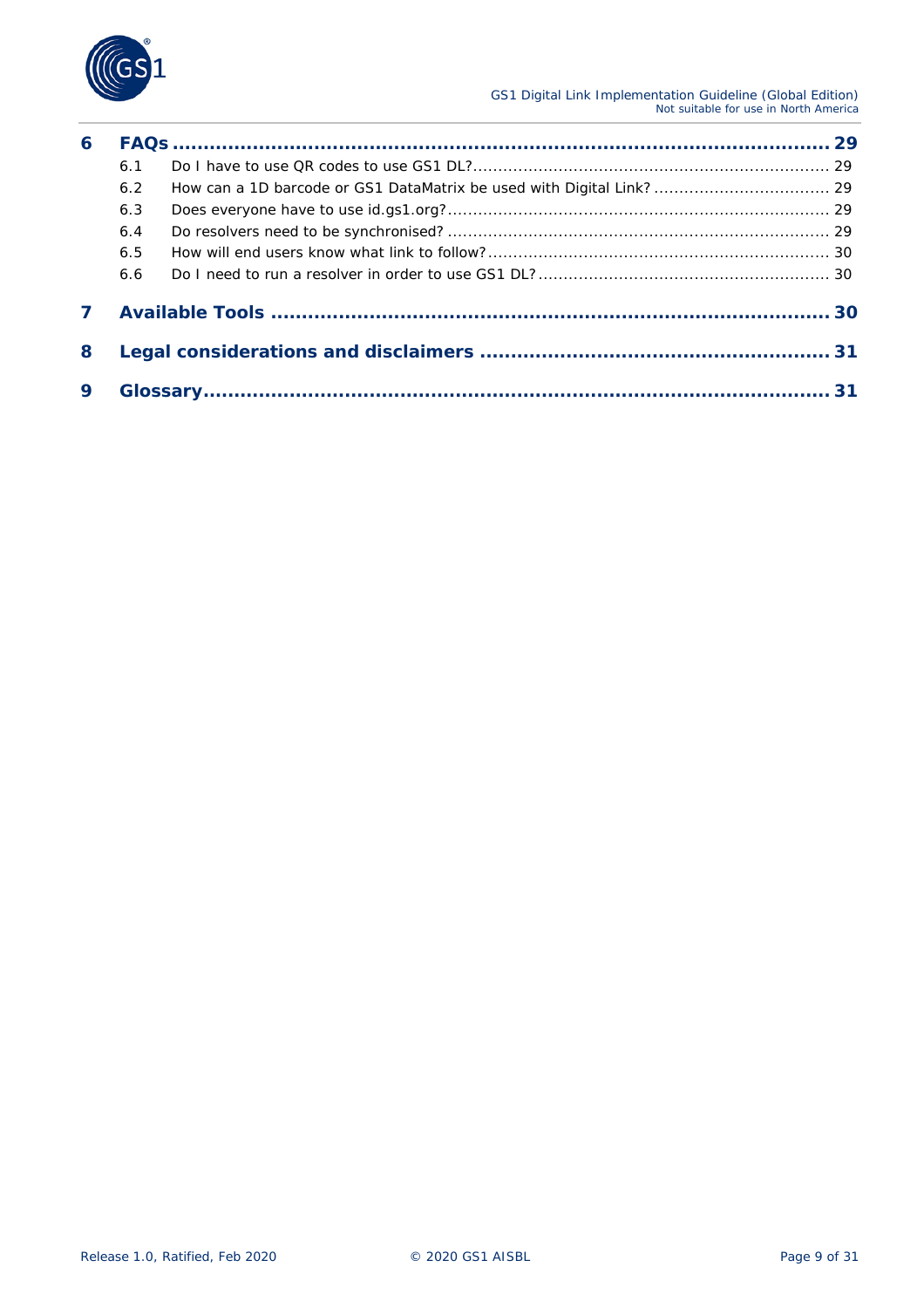

### <span id="page-9-0"></span>**1 Executive Summary**

GS1 Digital Link (also sometimes referred to hereafter as "**GS1 DL**") is a method by which a range of specific business objectives may be achieved:

- one data carrier can perform multiple functions, reducing the need to add further data carriers to any item;
- simpler data sharing for B2B and B2C tasks.

The technologies and standards that underpin the World Wide Web and the GS1 system are mature and well-proven. Solutions already exist that perform many of the tasks for which GS1 DL is suited. However, *only* GS1 DL is suitable for so many tasks while being based on open standards that promote interoperability across solutions.

There are several different components to the system:

- the syntax, that is, the structure of a GS1 DL Web URI, that allows complete interchangeability between the GS1 AI syntax and a URL;
- link types the machine-readable labels attached to links that radiate out from an identified item and provide a virtual navigation menu;
- resolvers that redirect Web requests to matching resources related to a physical or digital object identified using the GS1 system.

GS1 DL does not need to be implemented as a big, single project, but can be implemented incrementally. Initial changes can be made at zero cost that lay the foundation for future developments that provide much simpler and cheaper routes to meeting more sophisticated demands in future.

### <span id="page-9-1"></span>**2 The purpose of this document**

This GS1 Digital Link Implementation Guide (Global Edition) provides guidance for retailers, brand owners, healthcare providers and solution providers on WHY and HOW to implement solutions that use and leverage GS1 Digital Link. It is not a substitute for the standard itself which is where you'll find full technical details, neither is it designed as a non-normative source of general information about the standard. A basic familiarity with the kind of thing that GS1 DL can do is assumed. Please be also reminded that implementations in the North America region should follow that region's implementation guide.



**Figure 2-1** The relationship between this document and others related to GS1 DL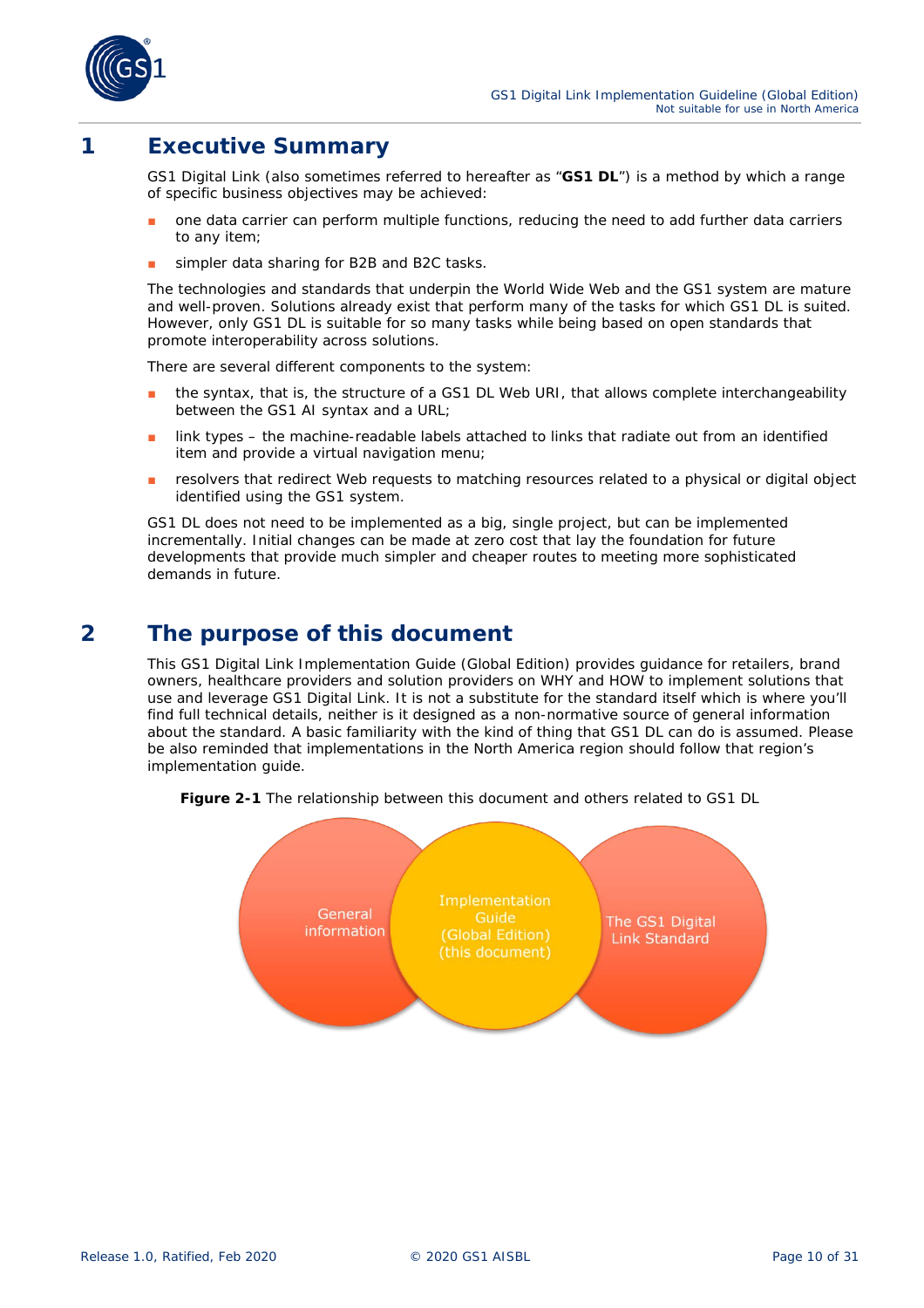

### <span id="page-10-0"></span>**3 Introduction**

GS1 Digital Link (GS1 DL) has the opportunity to transform the way in which data concerning products, shipments, companies, locations and assets passes between business partners, consumers, clinicians and more. Current labelling can become an efficient, empowering platform that enables limitless linked information, reduced data latency, and more. As with the AI-based syntax, GS1 DL syntax provides the ability to encode additional detail about a product that can then be used to serve up richer product experiences for brands, retailers, AND consumers. It is completely independent of any data carrier and has the potential to work with all barcodes as well as with RFID, NFC, and other data carriers that do not require a line of sight to be scanned.

GS1 DL has the potential to deliver a single line-of-sight barcode per product/pack that can provide value to consumers, retailers, and brands. There are equally exciting opportunities for GS1 identifiers such as those for locations, assets and shipping units too but this guide focuses particularly on trade items.

#### <span id="page-10-1"></span>**3.1.1 Advantages over existing solutions**

GS1 DL does not solve individual problems for which no other solution exists. Many of the use cases for DL can be addressed simply by using more granular identification in higher capacity data carriers, and/or by existing apps. However, GS1 DL offers a unified approach to solving multiple problems at once using open standards that promote interoperability across solutions. It means that the GS1 identifier(s) on a given item are a point of entry for a network of related information and services in a way that no other single solution can offer. Moreover, that single point of entry can be used by any number of applications that address B2B and B2C needs using open or accesscontrolled resources, perhaps with just a smartphone without running a specialised app.

Uniquely, that same data carrier performs exactly the same *offline* functions that GS1 identifiers have done since 1974.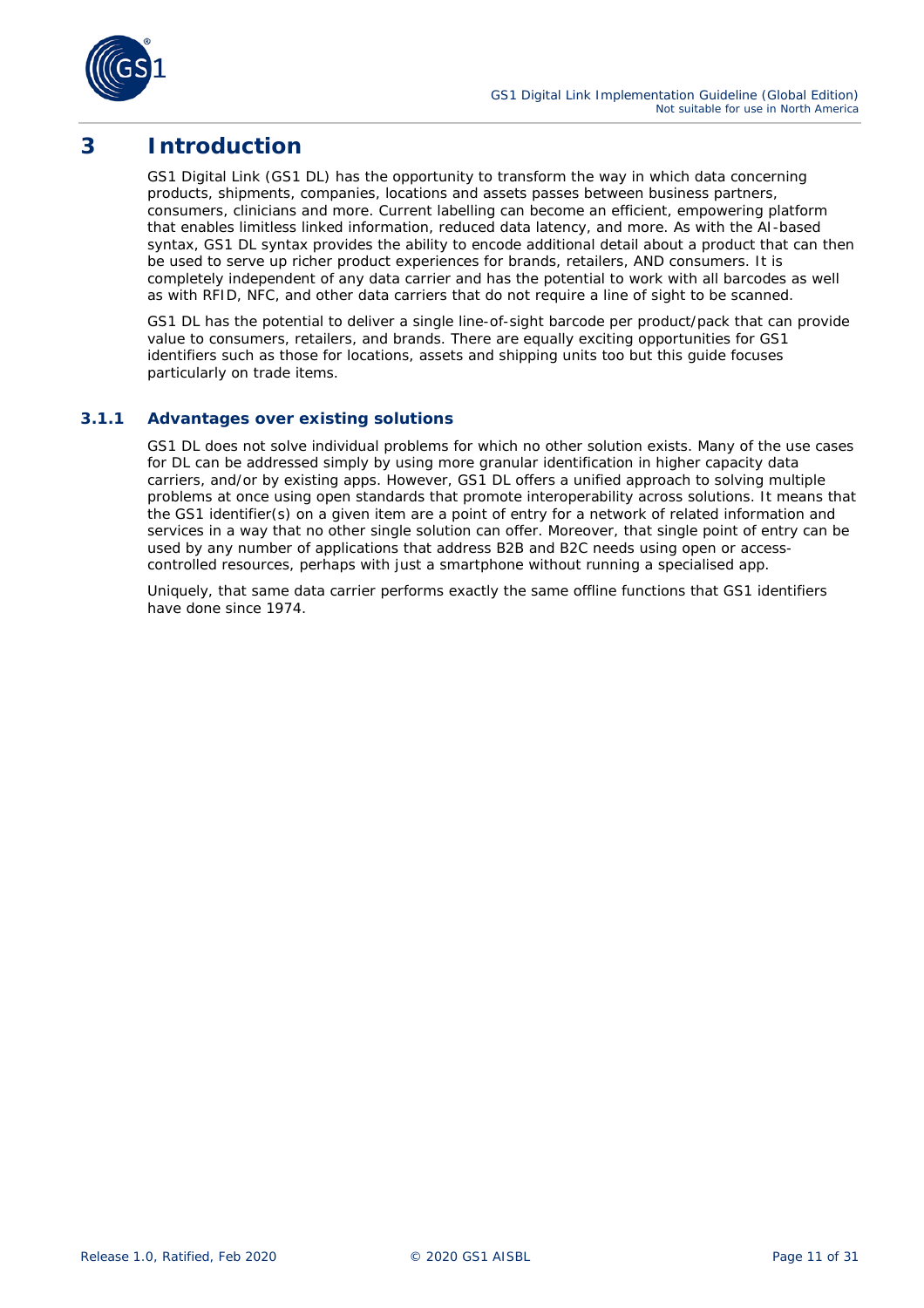

### <span id="page-11-0"></span>**3.2 The benefits and value proposition of GS1 DL**

#### <span id="page-11-1"></span>**3.2.1 Multi-functional data carriers**



It is increasingly common to see multiple data carriers on a single item. This is because each one is placed there for a single purpose such as supply chain operations, point of sale, extended consumer information and promotional interaction. This takes up a lot of space on the pack and confuses consumers, staff and scanners. In some situations, such as a hospital operating theatre, confusion about which code should be scanned can have serious consequences.

GS1 DL enables a *single* code to perform *multiple* functions, both online and offline, reducing the need for multiple codes on a pack and has the future potential to realise a single data carrier for all functions.

These benefits are explored in more detail in section *[4.3](#page-15-0)*.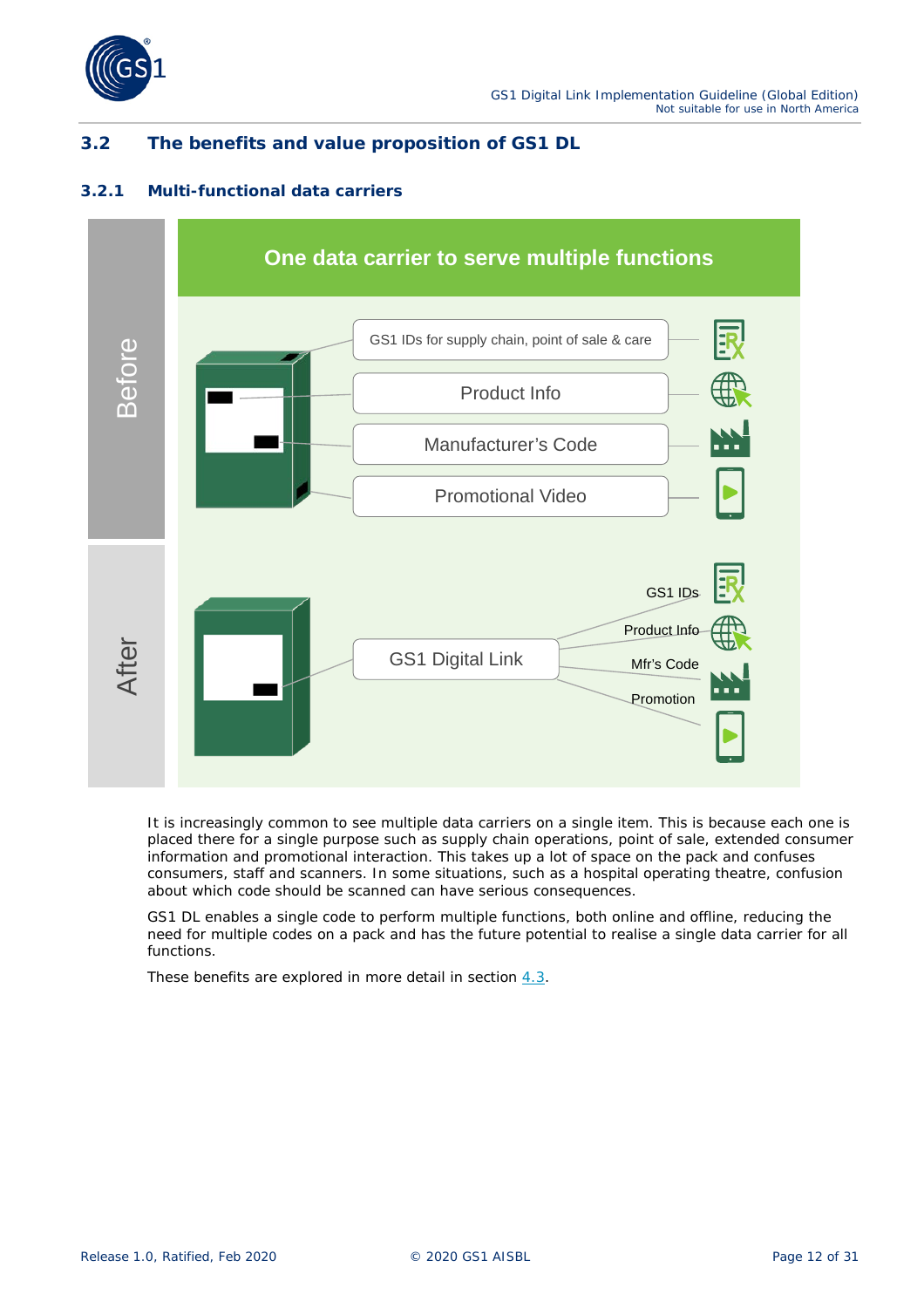

#### <span id="page-12-0"></span>**3.2.2 Simpler data sharing**



Barcodes and other data carriers have always been a reference to data about the identified object stored in a computer. Traditionally, this was limited to data stored specifically in the computer or computing infrastructure to which the scanner was attached.

For this reason, it's common for manufacturers to have to aggregate data, that is, make a local copy of some combination of: master data (perhaps communicated through GDSN); data managed by other business partners including supplier traceability info; information made available for regulators; information for customers (websites, apps); multimedia assets created and managed by marketing agency or agencies.

That usually means that data has to be harmonised in some way and managed according to a single process. It can be a full-time task – perhaps several people's full time task – to manage aggregated data and to keep it up to date.

GS1 DL connects identified items to limitless sources of data, whether stored locally or remotely, whoever they are curated by, enabling many new possibilities in addition to the data carrier's current role in supply chain and POS tasks.

Furthermore, the GS1 DL syntax effectively provides a *common API* for multiple points on the Web making it easy to

query different sources for information about the same item. For example, a retailer will provide information about their offer compared with the brand owner whose focus will be on the product.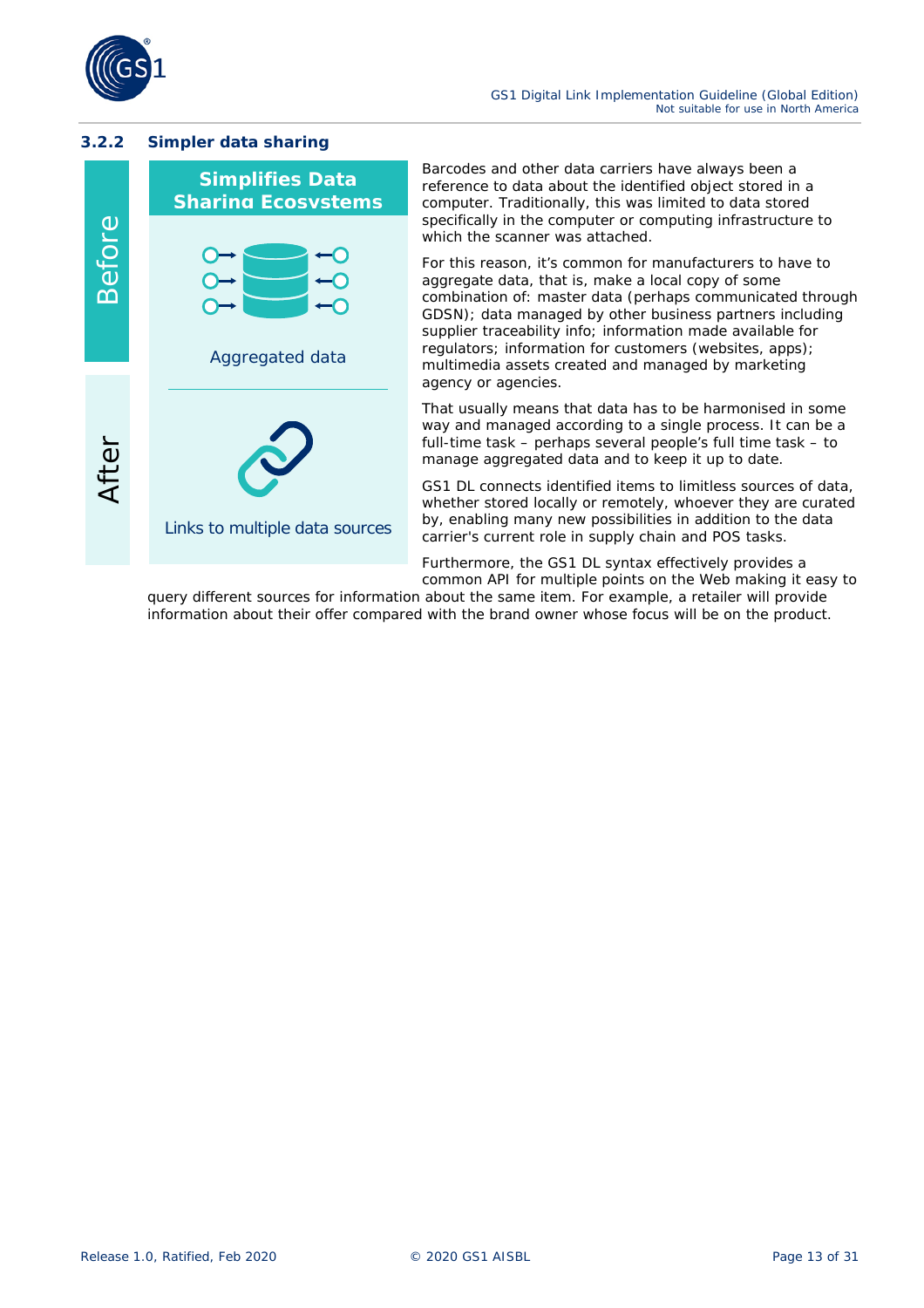

Before

After

#### GS1 Digital Link Implementation Guideline (Global Edition) *Not suitable for use in North America*

### **Extends Uniqueness**



Class-level identical codes on

1D labelled products



More granular codes possible on all products including batch/lot and serial no.

#### <span id="page-13-0"></span>**3.2.3Granular identification**

The EAN/UPC barcode has served industry well since 1974 but it only offers class-level identification. There is a growing demand for more data to be encoded in the data carrier such as the batch/lot, expiry date, measured weight and, in some cases, individual item level identification through serialization.

GS1 DL is applicable at all levels of identification including batch/lot and serialised level.

Such identification is possible using GS1 DL *without* having to make an online lookup, even if the identifiers are encoded in the data carrier as a Web address.

GS1 DL can be used with *any* data carrier, however, those that typically encode a URL, such as QR, NFC or non-GS1 Data Matrix, are a more natural fit. See FAQ in *[6](#page-28-1)*.



#### <span id="page-13-1"></span>**3.2.4 Reduced latency**

When data is copied and aggregated, there is almost always a delay between the facts on the ground changing and copies of the data being updated. This inherent latency can mean that important updates to the data on which a business depends are not reflected with due speed.

Because GS1 DL avoids the need for data aggregation and simply points to the original source data, latency is eliminated.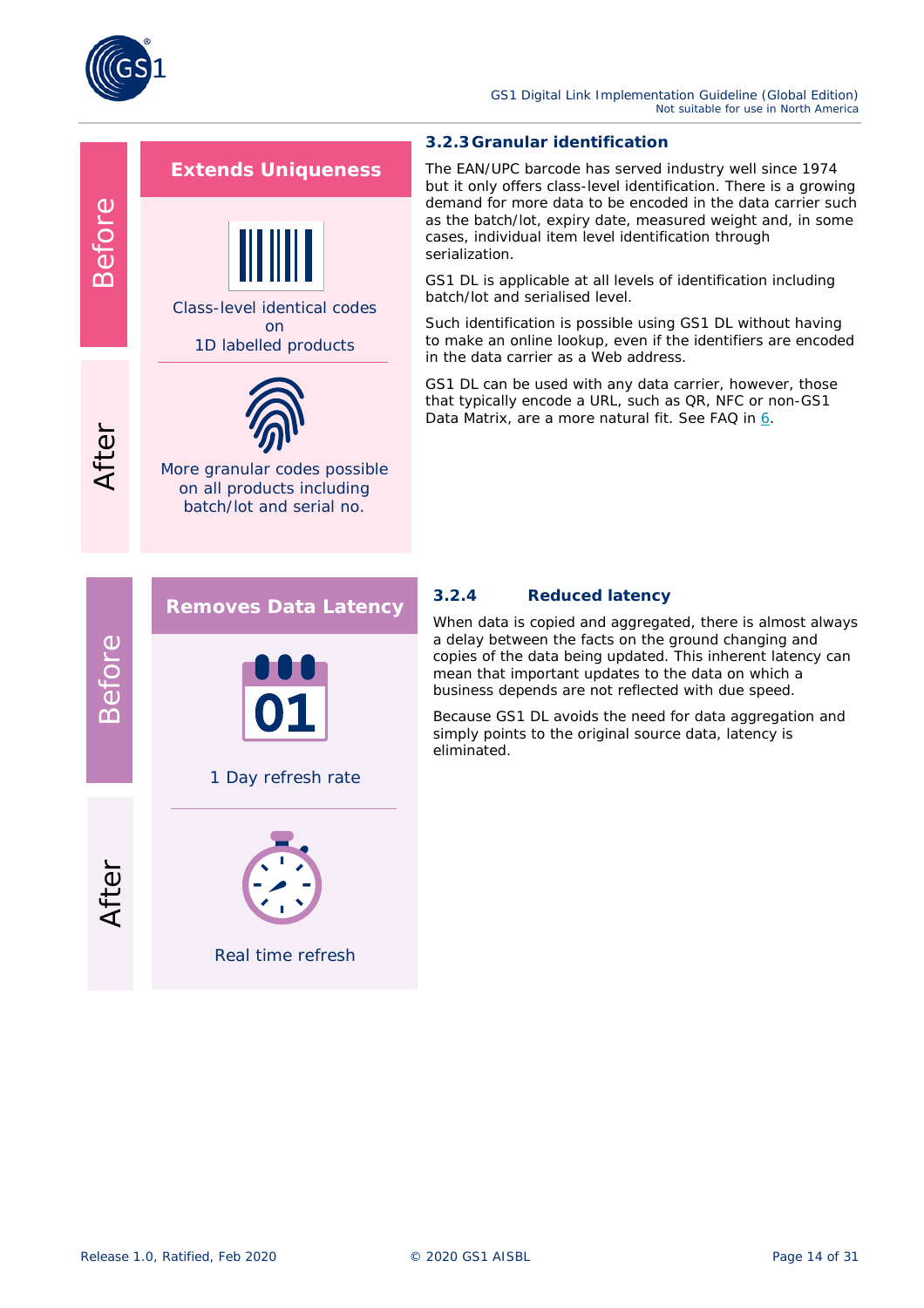

#### <span id="page-14-0"></span>**3.3 How it works**

#### <span id="page-14-1"></span>**3.3.1 Mature technology**

**Figure 3-1** GS1 DL is the intersection between two well-established domains



GS1 DL simply brings together the World Wide Web with the GS1 system of identify, capture and share. The identifiers that are seen encoded in barcodes and RFID tags can be expressed as Web addresses so that each identified item can be linked to and from, just like a page on a website.

Likewise, GS1 identifiers can be extracted from a Web address (a URL) that follows the GS1 DL structure *without* an online look up. It is this ability that enables a future where an on-pack URL can also be converted to GS1's AI syntax and used by existing systems such as those at point of sale.

#### <span id="page-14-2"></span>**3.3.2 Harnessing the power of the Web**

The enormous power and flexibility of the Web is something we experience everyday although we may not think of it in such a way. What we see online is typically personalised to us (everyone might see something slightly different); we may see different information depending whether we're logged in or not, that is, we may only see content we're authorised to see; we may see different information depending on our location, time of day, language and so on. GS1 DL makes that power available within the context of the industries and processes that GS1 serves, both B2B and B2C.

It's worth noting that the Web is a two-way channel. Every time an application interacts with a server, the server may log the interaction. For example, a consumer scans a product and, immediately, the brand owner is able to capture information about where and when the item was scanned. If they user is logged in, they'll know who scanned it too.

### <span id="page-14-3"></span>**4 Overview**

#### <span id="page-14-4"></span>**4.1 The Dal Giardino brand**

This implementation guide makes extensive use of the 'Dal Giardino' brand. This is an entirely fictitious brand name. It was created originally by SGK/Schawk to support the development of the *[GS1 Mobile Ready Hero Images Guideline](https://www.gs1.org/standards/Mobile-Ready-Hero-Image/)* but has been re-used here. The website at *[dalgiardino.com](https://dalgiardino.com/)* exists purely to exemplify different features of GS1 DL.

#### <span id="page-14-5"></span>**4.2 The id.gs1.org domain name**

This guide includes a number of examples. In order to make sure that they function as described, we have used the id.gs1.org domain name, at which the examples are established. However, this should not be taken to mean that GS1 DL only works on this specific domain. On the contrary, the establishment of a network of such services is foreseen and specifically encouraged. The id.gs1.org service was originally set up as a test bed before being integrated into GS1's Data Services suite but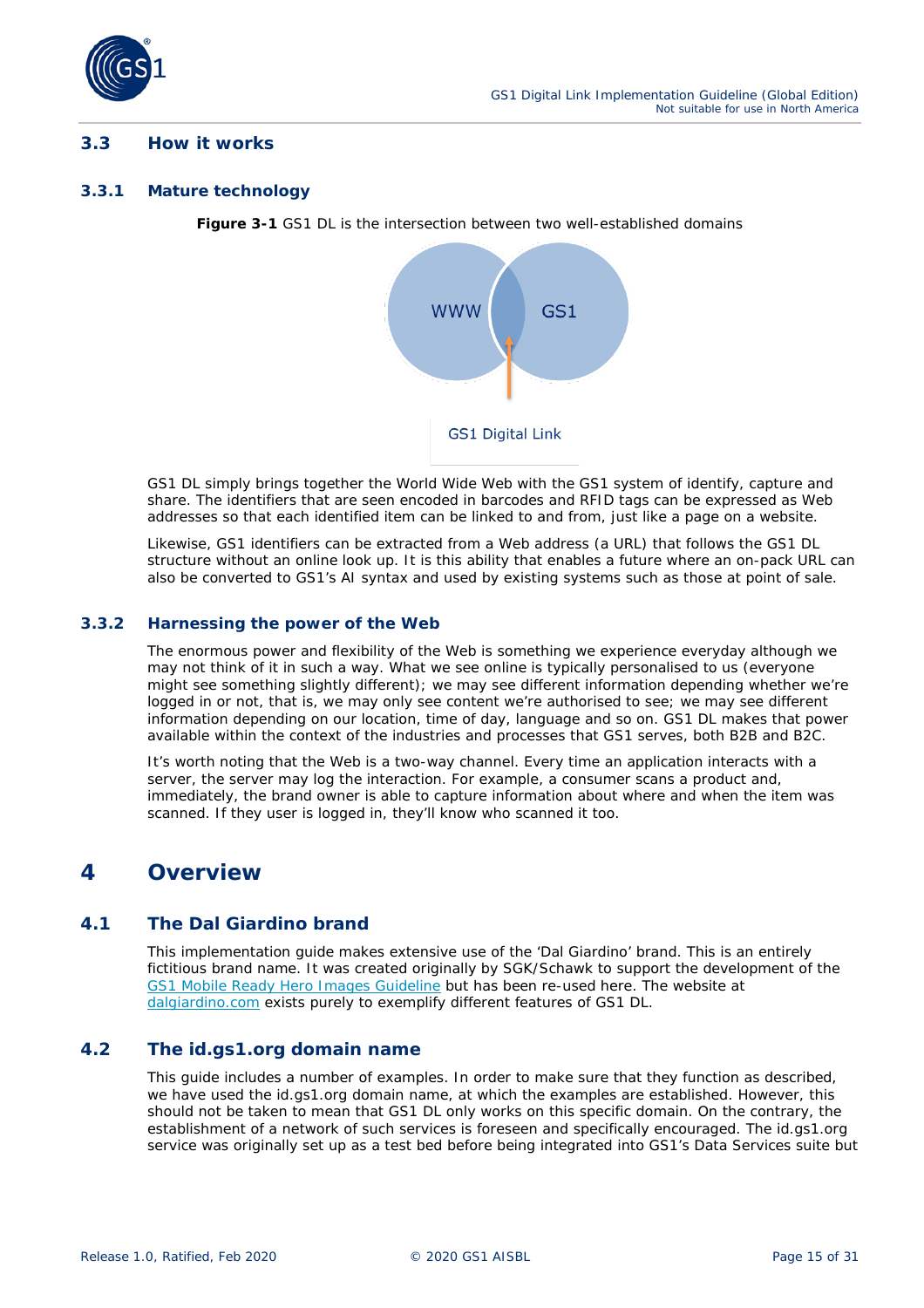

has no formal role distinct from any other service except that it is the basis for canonical GS1 DL  $URIs<sup>1</sup>$ .

### <span id="page-15-0"></span>**4.3 What is GS1 Digital Link?**

GS1 has created a global language based on unique and unambiguous identification encoded in data carriers including barcodes and RFID tags, and the communication of data essential for business processes that rely on those identifiers. These fundamentals are key for enabling efficiencies in processing of goods and services and are used all around the world to support supply chain partners' business needs.

The World Wide Web is an environment where people as well as companies can access or share

information on anything. This of course, includes interacting with products and services.

GS1 Digital Link (GS1 DL) provides the bridge needed to connect GS1-based identification schemes with the syntax used on the World Wide Web. In simple terms, GS1 DL provides a standard way of expressing GS1 keys and attribute data in a format that can be used on the Web. To take a simple example: the GTIN 9506000134369 can, of course, be encoded in a 1D barcode thus:



Using software, we can turn that GTIN into a Web address thus:

*<https://id.gs1.org/01/9506000134369>*

or

*<https://dalgiardino.com/01/9506000134369>*

This example is three things in one:

- 1. An identifier, specifically a Uniform Resource Identifier (URI)
- 2. A GS1 identifier (a GTIN in this case)
- 3. An API call to where more information can be found (a Uniform Resource Location, URL)

The GS1 DL standard defines how to structure Web URIs to include further information (e.g., batch/lot, expiration date, serial number etc.) as well as other GS1 keys such as GLN (Global Location Number), SSCC (Serial Shipping Container Code) etc.



*Note: Any* valid combination of GS1 element strings, as defined in section 4.14 of the GS1 General Specifications, can be encoded in a GS1 DL URI.

To take a more complex example, this GS1 DataMatrix contains 4 AIs and their values:



GTIN: 09506000134376 Expiry: 211200 Batch/lot: ABC Serial no: 123456

<span id="page-15-1"></span><sup>1</sup> See section 6.1 of the DL standard v1.1 and RFC 6596 The Canonical Link Relation https://tools.ietf.org/html/rfc6596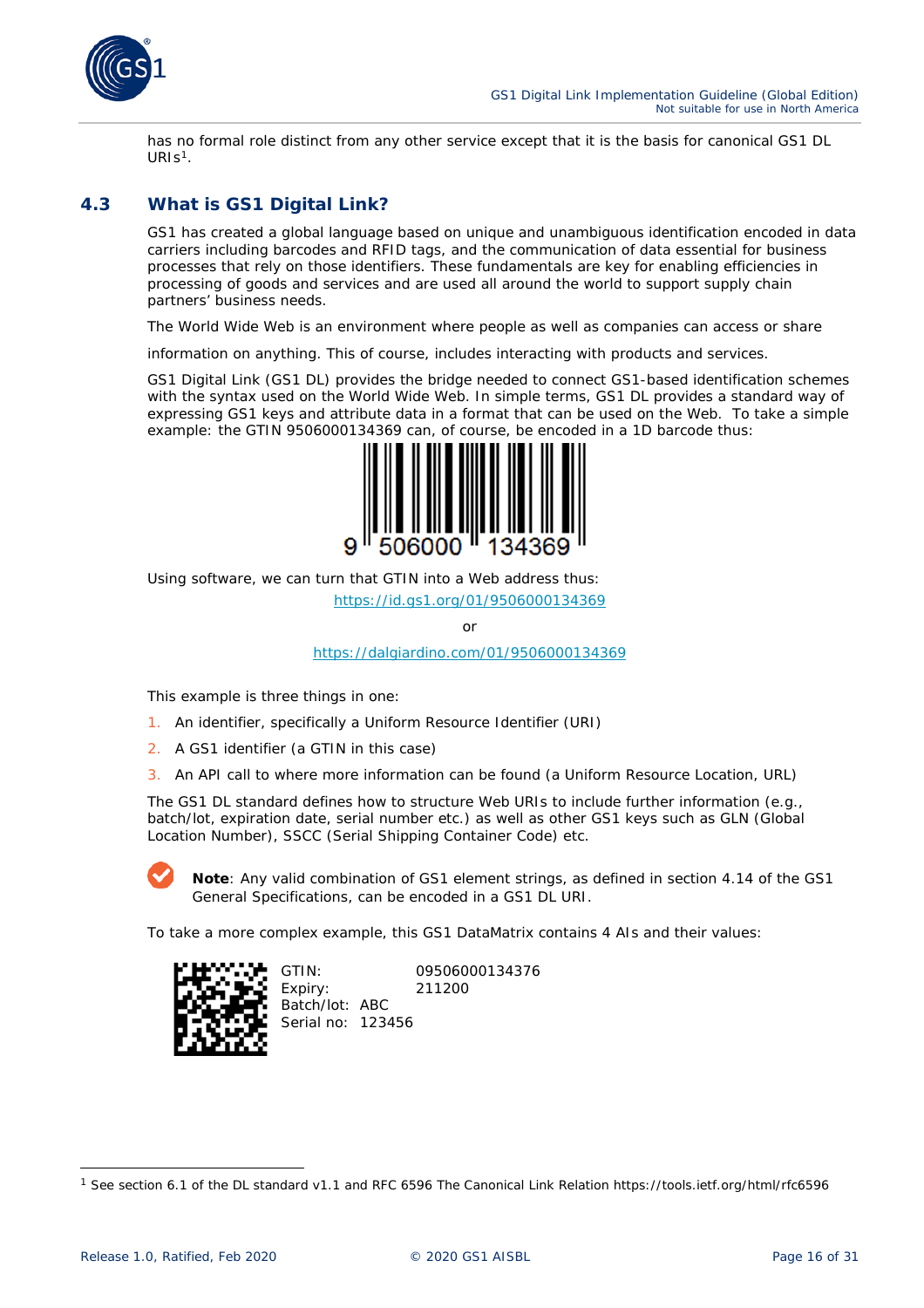

These four elements can be written in a GS1 DL URI thus:

#### *<https://id.gs1.org/01/09506000134376/10/ABC/21/123456?17=211200>*

or

#### *<https://dalgiardino.com/01/09506000134376/10/ABC/21/123456?17=211200>*

The reverse is also true, so that, for example, given a GS1 DL URI such as either of the ones above we can easily extract and express the same information using GS1 AI syntax:

(01)09506000134376(17)211200(10)ABC(21)123456

Importantly, this means that a DL URI, once converted through a simple routine, and *without* an online lookup, can be used by existing software that understand the GS1 system.

GS1 makes a toolkit available to do these conversions as free, open source software (see section *[7](#page-29-2)*). Optionally, the most commonly used application identifiers, such as 01, 10 and 21 can be replaced by human-readable strings, such as gtin, lot and ser respectively.

#### <span id="page-16-0"></span>**4.4 How one data carrier performs multiple functions**

There are many factors that will affect a manufacturer's choice of data carrier (1D, GS1 DataMatrix, RFID, QR, NFC etc.) These include things like:

- Printing capabilities such as speed and quality
- Data capacity
- Need for product authentication
- Installed equipment base
- Intended use by business partners/fellow clinicians etc. (GS1 operates in 30 different sectors)
- Intended use by consumers/patients
- Visual appearance, available area on the pack
- More…

This document does not provide direct guidance on this choice, which is available elsewhere within GS1. However, we do emphasise an important key feature of GS1 DL:

one data carrier can perform multiple functions. It is not necessary to add a new data carrier, every time you have a new use case.

This has a number of key benefits:

- 1. Less space on the pack is taken up by data carriers and other symbols, leaving more space under the control of the brand designers.
- 2. Consumers are less confused by the multiplicity of data carriers.
- 3. The likelihood is reduced of a scan failing due to one data carrier interfering with another.
- 4. In the context of healthcare, the presence of a single data carrier ensures that important clinical decisions are not taken on the basis of the 'wrong' data carrier being scanned.
- 5. The primary purpose of the data carrier  $-$  to identify the item  $-$  is left intact and is not compromised by being associated with data that may or may not be up to date.
- 6. Data carriers that *only* serve a short-term aim, such as linking to a promotion, are likely to become out of date very rapidly. GS1 Digital Link allows real time updates to information accessed from a persistent data carrier on the pack.
- 7. Some information can be retrieved using multiple applications with no need for mobile phone users to install a specific app for the purpose.
- 8. Specific apps may be developed to read the same data carrier but deliver specific types of content to their users

Before you consider adding another data carrier to your product, especially for a single-function, consider whether your existing on pack data carrier can be used without modification.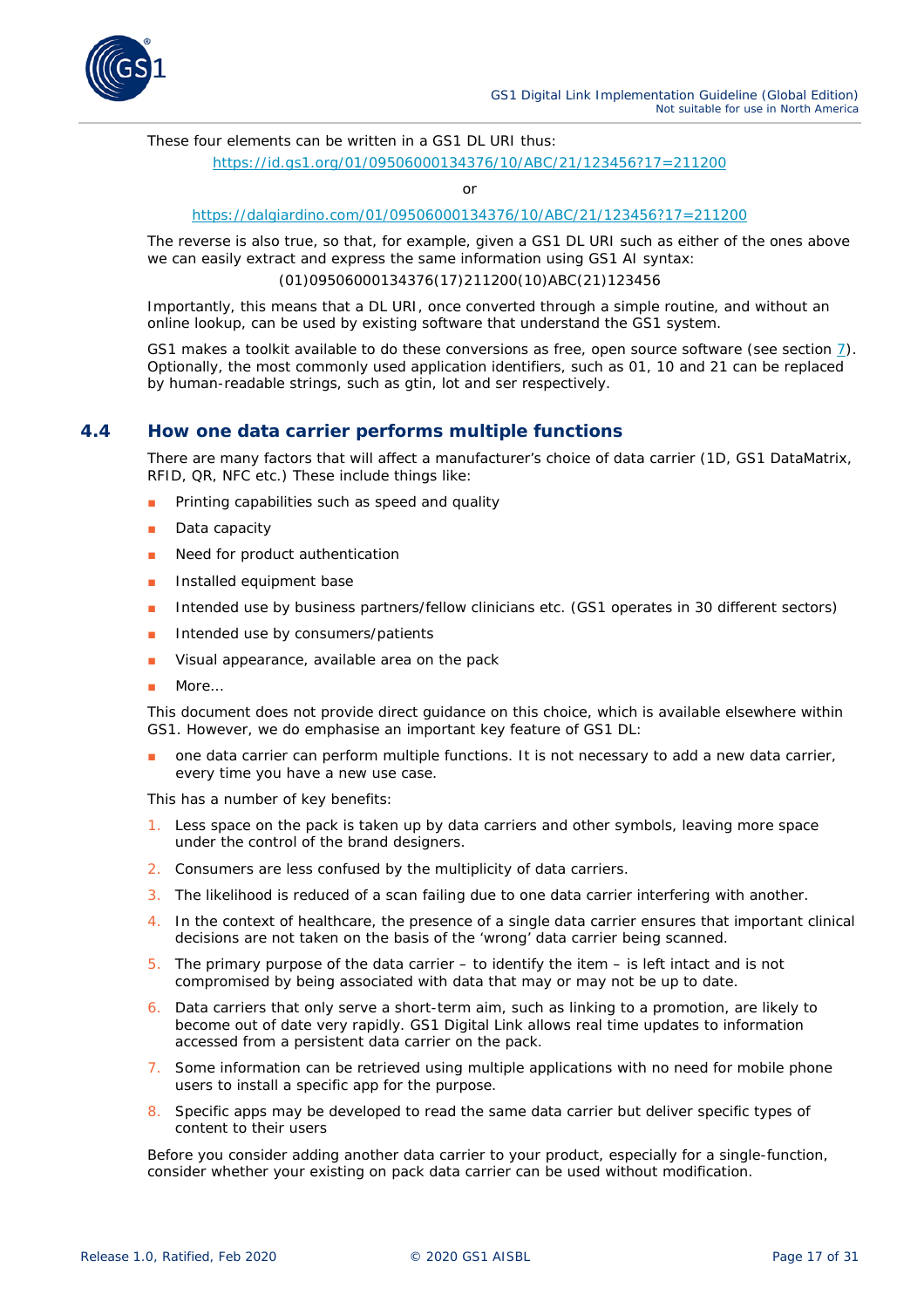

A barcode or other data carrier can be made multi-functional using simple Web technology. All that's needed is to arrange for links to be established *from* the identified item to things like

- Product information
- **Instructions**
- Spares and accessories
- Use ideas (recipes, designs)
- User forums/feedback
- Registration
- Product authentication
- Traceability
- Social media (online 'social shopping')

This is what GS1 DL achieves. Bear in mind also that, because GS1 DL is using Web technologies, the information can be tailored to the end user according to factors such as purchase history, language, location and whether the customer is known (logged in) or not.

#### <span id="page-17-0"></span>**4.4.1 Link types**



Scanning a barcode or NFC tag with a mobile phone or device and being taken to a product information page is trivially easy and offered in many apps available today. Likewise, scanning a code and being taken to a promotional page is easy. But these are single use codes which leads to the proliferation of codes on packs.

In order for it to be possible to use **one** data carrier for **multiple** purposes, there needs to be some sort of wayfinding service. A means to 'ask for directions' to a particular type of content.

That's the job of the *link types*. That is, the labels that are applied to links so that a human or a computer application can see which link to follow to find a particular thing. They perform exactly the same role as menu options on a website.

Think of a typical online retailer. You'll see things like a search box, a login link, categories of items for sale, information about delivery options, an option to checkout, view previous orders, an add to basket button and so on. These are common and therefore widely understood.

Link types (short for link relation types) are both human and machine-readable – and that's what enables different apps to access different information. GS1 defines its *[set of link](https://mh1.eu/voc/?show=linktypes)  [types](https://mh1.eu/voc/?show=linktypes)* as part of the *[Web Vocabulary](https://mh1.eu/voc/?show=linktypes)* (for which the usual prefix is gs1:) This list is under continuous review with

*[Directions](https://flic.kr/p/bWtRjg)* by *[joohander](https://www.flickr.com/photos/joohander/) [cc-by-nc](https://creativecommons.org/licenses/by-nc/2.0/)*

change control under the *[Global Master Data SMG](https://www.gs1.org/standards/development-work-groups#GMD)* under GSMP but at the time of writing, examples include:

| gs1: pip (product information page)               | gs1:hasRetailers |  |
|---------------------------------------------------|------------------|--|
| gs1:ePIL (electronic patient information leaflet) | gs1:instructions |  |
| qs1:traceability                                  | gs1:safetyInfo   |  |
| gs1:recallStatus                                  | gs1:review       |  |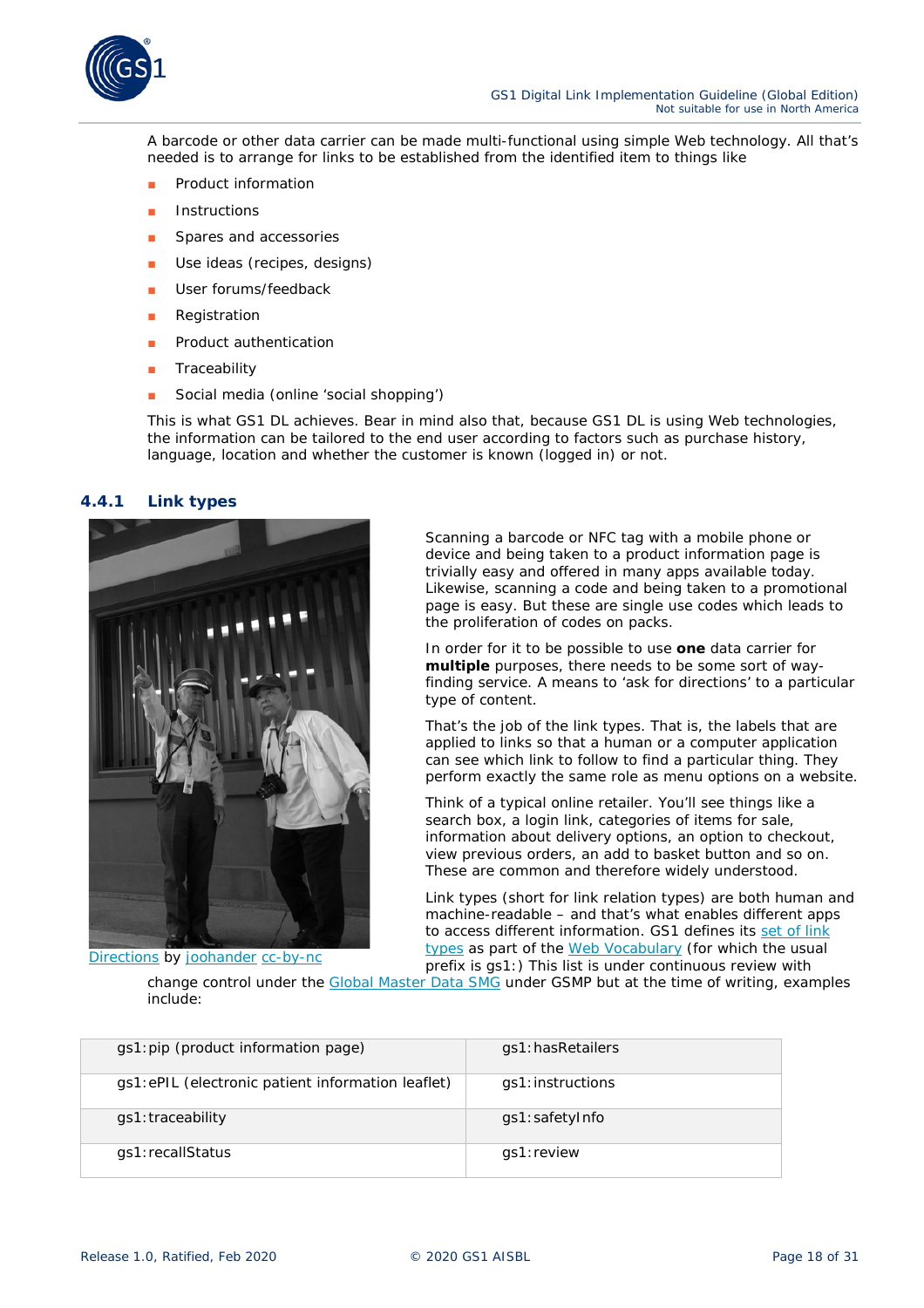

It's possible to think of link types as forming a standard API for all items identified using GS1 identifiers.

The table below shows some examples for a (fictitious) Dal Giardino product with GTIN 9506000134352

| Link type                           | URL                                                  |
|-------------------------------------|------------------------------------------------------|
| gs1: pip (product information page) | https://dalgiardino.com/risotto-rice-with-mushrooms/ |
| gs1:recipeInfo                      | https://dalgiardino.com/mushroom-squash-risotto/     |
| gs1: has Retailers                  | https://dalgiardino.com/where-to-buy/                |
| gs1: productSustainabilityInfo      | https://dalgiardino.com/about/                       |

Try this yourself – all of these links work:

*<https://id.gs1.org/01/9506000134352?linkType=gs1:pip>*

*<https://id.gs1.org/01/9506000134352?linkType=gs1:recipeInfo>*

*<https://id.gs1.org/01/9506000134352?linkType=gs1:hasRetailers>*

*<https://id.gs1.org/01/9506000134352?linkType=gs1:productSustainabilityInfo>*

In defining a set of link types, GS1 strikes a balance between the need for precision on the one hand – which suggests that we should define link types for every possible scenario in every possible detail - and the need to maximise interoperability on the other – which tends towards as few link types as possible.

When selecting a link type be sure to:

- 1. Look carefully at all the definitions in the list don't just take the first one as there may be one better suited to your needs further down.
- 2. Note that the link type is defined for machine processing. The text that humans see can be set by the GS1 Company Prefix (GCP) owner, in any language, so there *is* a way to communicate in more detail what the link is to, beyond the link type itself.

For example, the link type 'instructions' can link to a video, a page of text, a set of diagrams etc. They're all 'instructions' to which you can apply human readable titles like "instruction video" or "instruction leaflet." For clarity for any link, as well as the URL there is also associated metadata:

- 1. The link type
- 2. A human readable title
- 3. The human language of the target (following IETF BCP47 *[Tags for Identifying Languages](https://tools.ietf.org/html/bcp47)*)
- 4. The media type HTML, JSON, XML etc. (using IANA-*[registered media types](https://www.iana.org/assignments/media-types/media-types.xhtml)*)

The first two are mandatory for GS1 Digital Link.

If you're sure there isn't a defined link type for your particular situation then additional terms can be defined through GS1's standards process (the Web vocabulary is formally managed by the Global Master Data SMG<sup>[2](#page-18-0)</sup>). You can also define your own terms as set out in the GS1 DL standard but be aware that it is unlikely that these will be interoperable outside your ecosystem.

So how do all these links work? Where are they stored? Does every website understand this? If not, what kind of service does understand this? That's the job of the *resolver*.

<span id="page-18-0"></span><sup>2</sup> https://www.gs1.org/standards/development-work-groups#GMD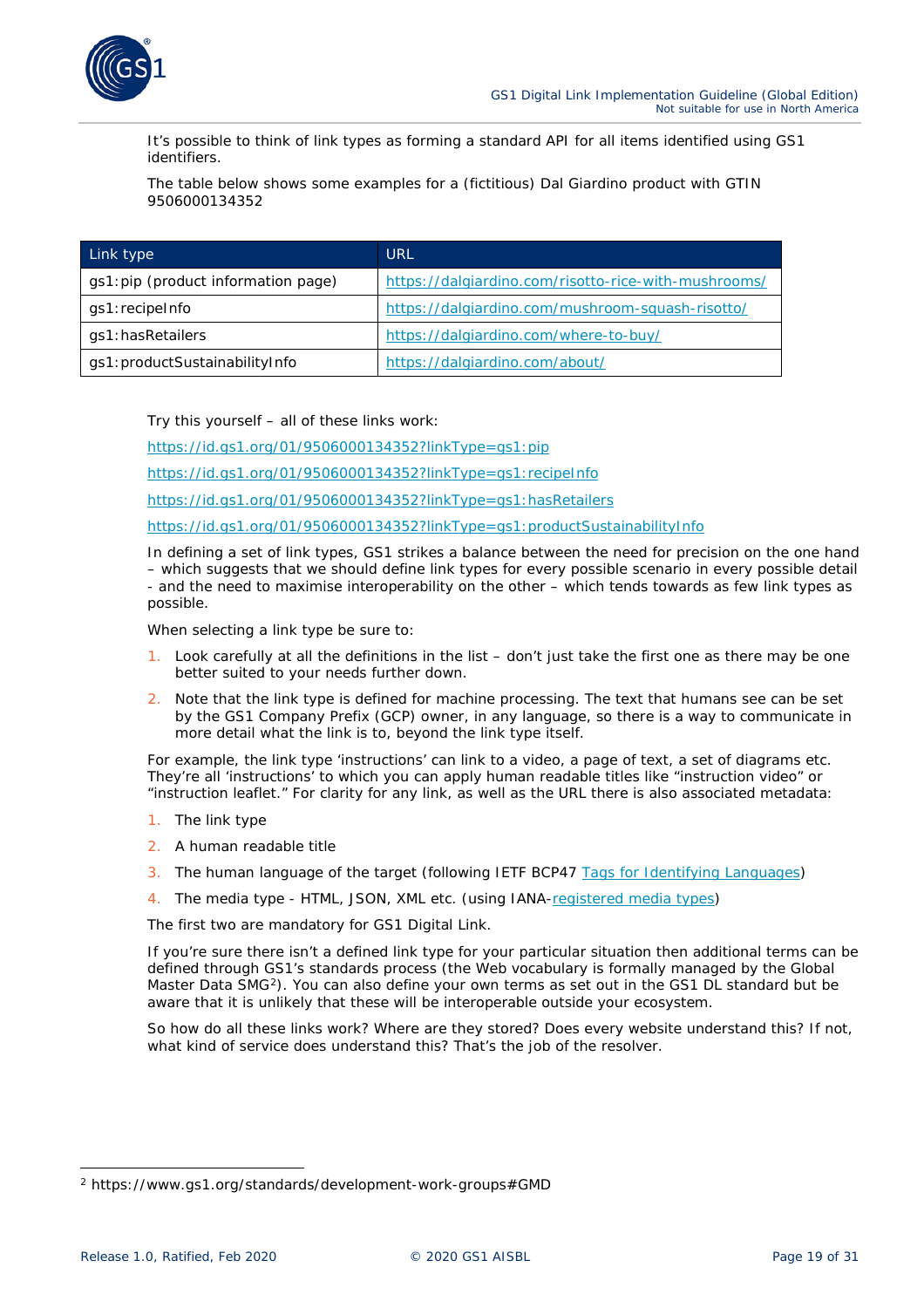

#### <span id="page-19-0"></span>**4.5 Resolver**

A resolver is the system that stores the URLs of the resources you would like to make available to the market, for example product videos in different languages, leaflets and much more. The contents themselves are not typically stored on the resolver which simply redirects requests to wherever the content is:

- Anyone can operate a resolver. GS1 Member Organisations, brands, retailers, solution providers.
- There is no requirement that every resolver will offer the same links.
- Resolvers can be chained: one resolver can forward requests to another.
- The GS1 DL standard provides precise detail on the required and optional functionalities of a conformant resolver.

As we saw in the previous section, links are labelled with a 'link type' – that is, a label telling humans and computers what kind of information the link points to. We also saw that you can ask for a specific link type.

What happens if you don't ask for a specific link type? What happens if the requested link type isn't available?

In both cases, the answer is that the resolver will redirect to the *default link*.

Try this, for example: *<https://id.gs1.org/01/9506000134352>*

Here we have not specified a link type in the GS1 DL URI - it just contains the GTIN. Following that link will take you to the product information page, that is, the same destination as if we had resolved (looked up) *<https://id.gs1.org/01/9506000134352?linkType=pip>*. That's because the pip link has been set as the default.

A requirement of all conformant resolvers is that for every link there is a default. This means that brands can include the basic GS1 DL URI on their packs and then, separately, configure the resolver's default which is what you'll see if you use a general-purpose application. This can be updated at any time and as often as required so the online information can be refreshed without any need to alter the packaging.

#### **Examples**

- 1. A product has been recalled. The information available by scanning the product can be updated by simply switching the target of the default in the resolver to point to information about the recall – no need to relabel the items. Remember that GS1 DL can encode fine-grained identity so that such recall information could be applied at the batch/lot level rather than at the GTIN level.
- 2. A promotion runs for 3 weeks, during which time the default link is set to information about the promotion. When the promotion is over, the default is reset back to the usual product information page.

In both cases, there is no need to update the symbols on the product and no need to add another barcode.

More specific applications might ask for specific types of information. In that case the resolver will do its best to respond accordingly.

It's also possible to ask the resolver for "all the links it has for a given identifier or set of identifiers." This is achieved by setting the value of linkType to 'all'. Following this link:

#### *<https://id.gs1.org/01/9506000134352?linkType=all>*

will bring you to a page on the GS1 Global Office resolver that shows you the links it has for that GTIN. This information is available for both humans and machines to read and process.

Link types should not normally be included in data carriers. It is applications that add the request for a specific link type before resolving the identifiers.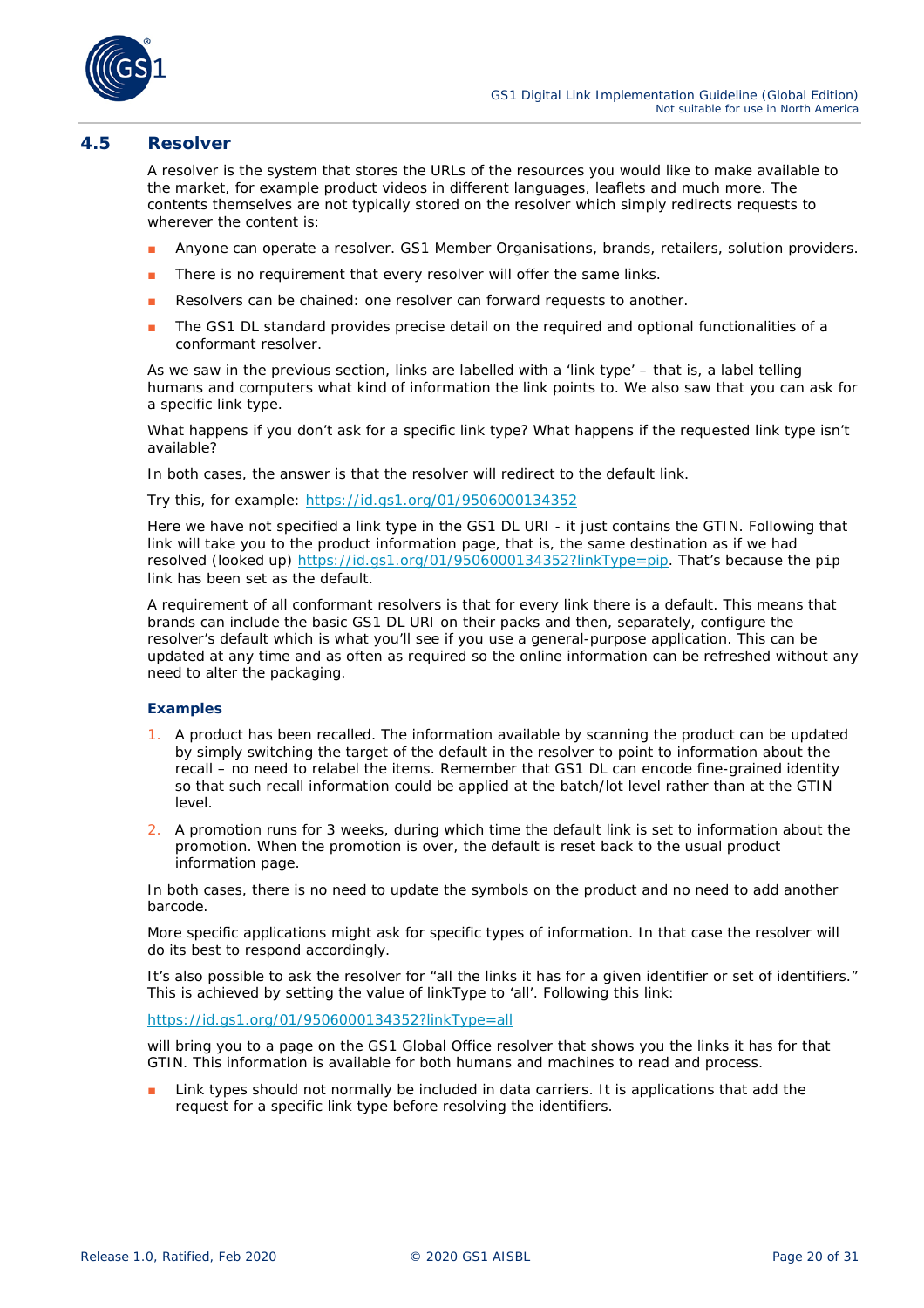

**Figure 4-1** The GS1 Global Office resolver human-readable response for a request for all links for GTIN 9506000134352



The Global Language of Business

## Dal Giardino Risotto Rice with Mushrooms 411g

https://id.gs1.org/01/09506000134352

| Variant URI: https://id.gs1.org/01/09506000134352/                  |
|---------------------------------------------------------------------|
| Variant Product Name: Dal Giardino Risotto Rice with Mushrooms 411g |
| LinkType: pip                                                       |
| >> Language: en                                                     |
| $\gg$ $\gg$ Context: gb                                             |
| >> >> >> Document Type: text/html                                   |
| Link: https://dalgiardino.com/risotto-rice-with-mushrooms/          |
| Title: Product information page                                     |
| <b>FWQS: 1</b>                                                      |
| URI: https://gs1.org/voc/pip                                        |

**Figure 4-2** Machine-readable (JSON) response to a request for linkType=all for GTIN 09506000134352

{"\_id":"/01/09506000134352","unixtime":1578332149,"/":{"item\_name":"Dal Giardino Risotto Rice with Mushrooms 411g","responses":{"default\_linktype":"gs1:pip","linktype":{"gs1:pip":{"l ang":{"en":{"context":{"gb":{"default\_mime\_type":"text/html","mime\_type": {"text/html":{"link":"https://dalgiardino.com/risotto-rice-withmushrooms/","fwqs":1,"linktype\_uri":"https://gs1.org/voc/pip","title":"Pr oduct information page"}}}},"default\_context":"gb"}… etc.

GS1 recommends that you take the GS1 Global Office resolver into consideration when implementing the standard, no matter whether you plan to make primary use of a resolver operated by your company, your local GS1 Member Organisation or a service provider. The thinking behind this is as follows.

If a data carrier does not contain the full GS1 DL URI – such as an EAN/UPC barcode – an app will need to construct the URI that includes the GS1 identification keys and send it 'somewhere.' That is, it must have the address of a resolver built into the software. This 'somewhere' should be set to the resolver that, in the app developer's judgement, is most likely to lead to useful information. This does not have to be id.gs1.org – use of the GS1 Global Office resolver is *not* mandatory. However, it is the nature of the GS1 system that Global Office manages the number space and delegates authority to the MOs who then delegate it further. Making use of the GS1 Global Office resolver reflects this existing system as it can be programmed to redirect requests to the relevant MO, brand resolver or solution provider as needed. It may therefore be the 'best bet' to get a response.

Continuing this thought process, a resolver that is handling a request for an identifier about which it has no information is likely to redirect the request to id.gs1.org.

We recommend getting in touch with your local GS1 Member Organisation that allocated your GS1 Company Prefix to discover which options are available for you.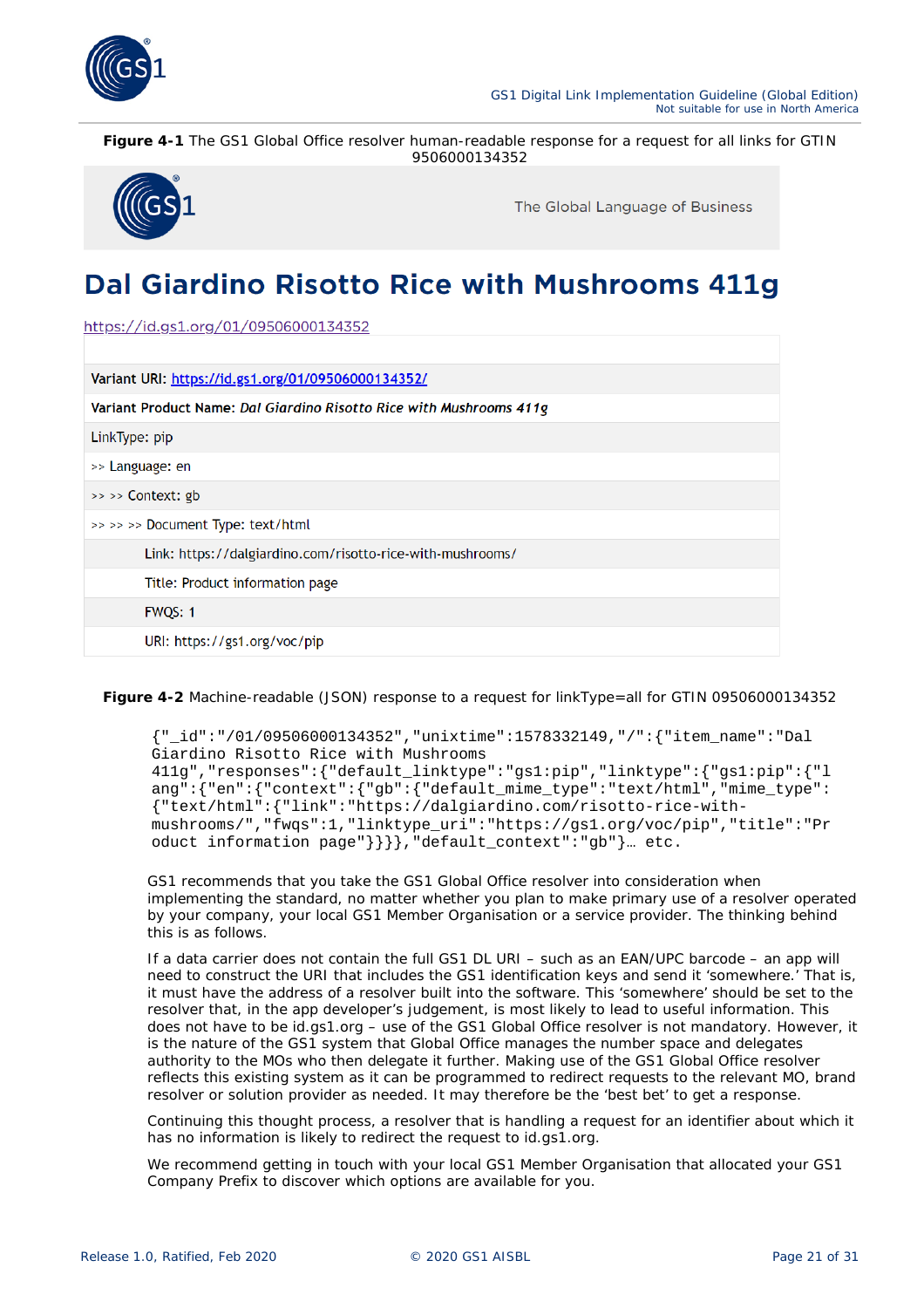

Figure 4-3 A possible (likely) chain for resolvers operated by, or on behalf of, different stakeholders including MOs, brands and retailers.

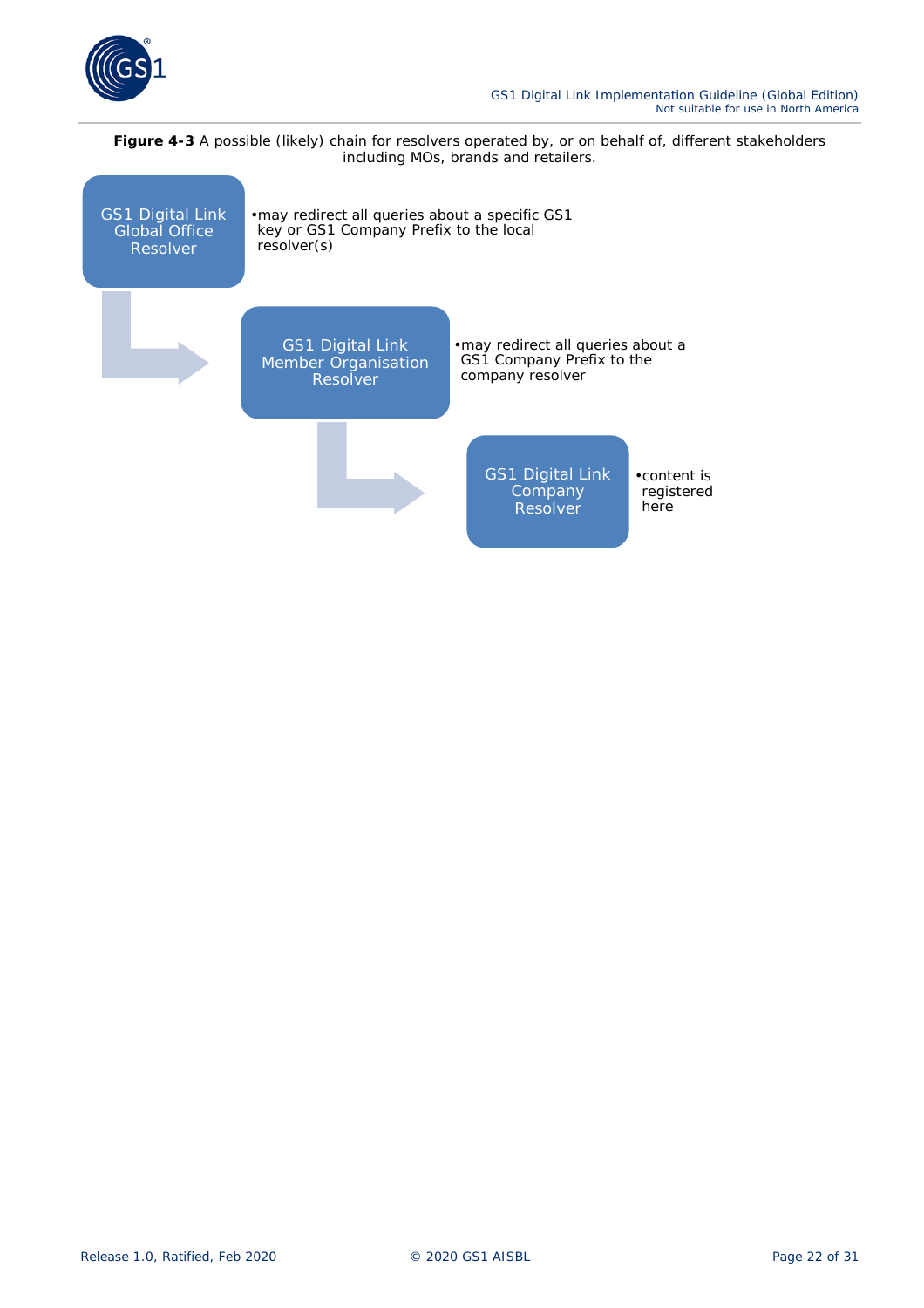

### <span id="page-22-0"></span>**5 Implementation Journeys**

#### <span id="page-22-1"></span>**5.1 Providing healthcare information**

In many jurisdictions, medicines and medical devices must be accompanied by information for patients (often known as PI or IFU - Instructions for Use). In Europe alone, every year 6 billion patient information leaflets are printed, folded and included in medical packages. Humans are not good at big numbers. Imagine a printer turning out a patient information leaflet at a rate of 2 per second. To print 1 million would take just over 6 days. To produce 6 billion would take nearly 100 years.

Switching to electronic leaflets offers substantial savings in costs associated with printing, folding and packing are substantial. Furthermore, should any updates to the information be necessary, this can be achieved at any time, even after the item has left the factory.

The provision of such information requires significant management to ensure that the correct leaflet in the correct language for the correct territory is included in each pack. This task is often outsourced to a third party organisation that serves the whole healthcare industry rather than one specific manufacturer.

**Figure 5-1** GS1 DL has the potential to dramatically reduce printing costs in the healthcare sector



Since GS1 standards are already relied upon throughout much of the world to provide identifiers in healthcare, GS1 Digital Link (DL) is an obvious technology to use to link every medicine and medical device to the correct electronic leaflet.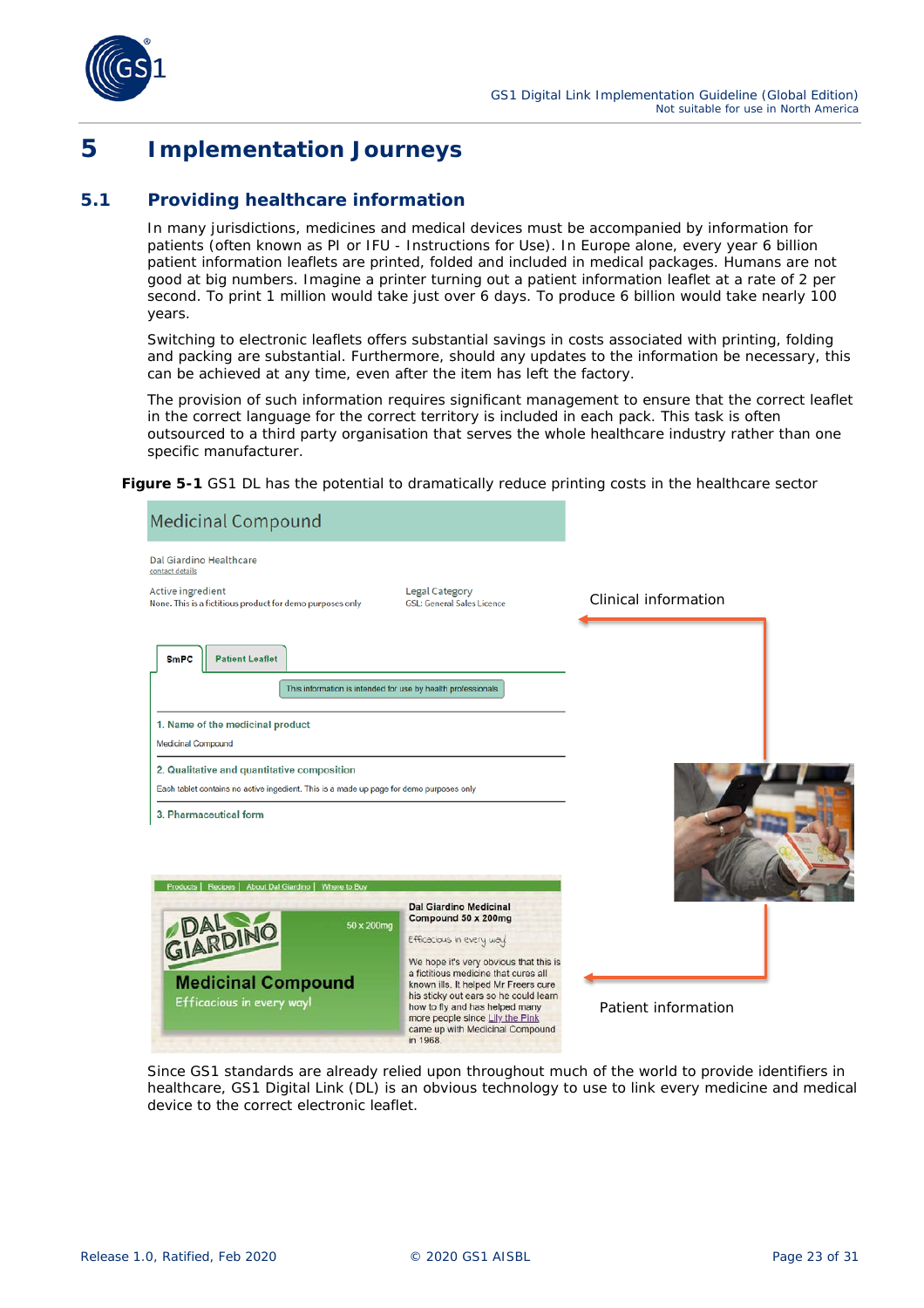

Apps can use the identifiers in a GS1 DataMatrix now commonly found on medicines and medical devices and construct the GS1 DL URI and, via a resolver, access either the clinical information or the information for patients.

#### <span id="page-23-0"></span>**5.1.1 How GS1 DL can help today**

The good news is that for most healthcare manufacturers, most of the work is already done as part of existing operations.

#### **You will need:**

- A data carrier on each pack of medicine/medical device. This can be any data carrier including, most notably, an EAN/UPC barcode carrying just the GTIN and/or a GS1 DataMatrix carrying the GTIN, batch/lot, serial number and expiry date and/or an RFID tag.
- A dataset that associates each GTIN with the URL of the relevant leaflet(s).
- A GS1 conformant resolver (section  $5.6$ ).

| <b>GTIN</b>   | Lang | <b>LePIL</b>                                  | <b>SmPC</b>                                   |
|---------------|------|-----------------------------------------------|-----------------------------------------------|
| 9506000134376 | en   | https://en.example.com?type=epil&id=ASGcn283d | https://en.example.com?type=smpc&id=ASGcn283d |
|               | es   | https://es.example.com?type=epil&id=ASGcn283d | https://es.example.com?type=smpc&id=ASGcn283d |
|               | zh   | https://zh.example.com?type=smpc&id=ASGcn283d | https://zh.example.com?type=smpc&id=ASGcn283d |

Here is a small sample of a dataset that has the necessary information.

It is simply a mapping between a GTIN and two different kinds of information that, in this case, is available in 3 different languages (English, Spanish and Chinese).

#### <span id="page-23-1"></span>**5.1.2 Apps**

In order to access the leaflets, patients will need to use a smartphone app that:

- scans either a GS1 DataMatrix or a EAN/UPC barcode;
- constructs the Digital Link from the GS1 element strings returned by the scan;
- calls the resolver which then redirects to the information.

A lot of the software necessary to do this is available for free, in particular, software libraries that take care of the scan and the library made available by GS1 that translates between element strings and the Digital Link URI syntax (see section  $Z$ ). Furthermore, GS1 DL doesn't invent any new technology, rather, it uses standard Web technologies throughout. Therefore, an app developer is likely to be able to create an app, or, better still, add new functionality to an existing app, that will enable a simple scan to leaflet function. GS1 makes developer-friendly information available (again, see section *[7](#page-29-2)*).

#### <span id="page-23-2"></span>**5.1.3 Working with an eLeaflet repository**

It is often easier for a healthcare manufacturer to procure an external service to manage patient information than to manage the process in-house. In such a situation, the repository may or may not use the GTIN as an identifier for the item. If the leaflet repository does not include the GTIN in their database, talk to them and explore the feasibility of adding this in. Ultimately, Digital Link relies on the data including a mapping from the GTIN to the patient information.

#### <span id="page-23-3"></span>**5.1.4 Future opportunities**

The healthcare industry is one aspect of the larger field of life sciences. From that perspective, GS1 DL provides resolvable identifiers for drugs and devices that can be referenced and discussed in all manner of fora from social media through to scientific journals. The underlying technology – Linked data – is commonly used in pharmacological and genetic research and the approach is entirely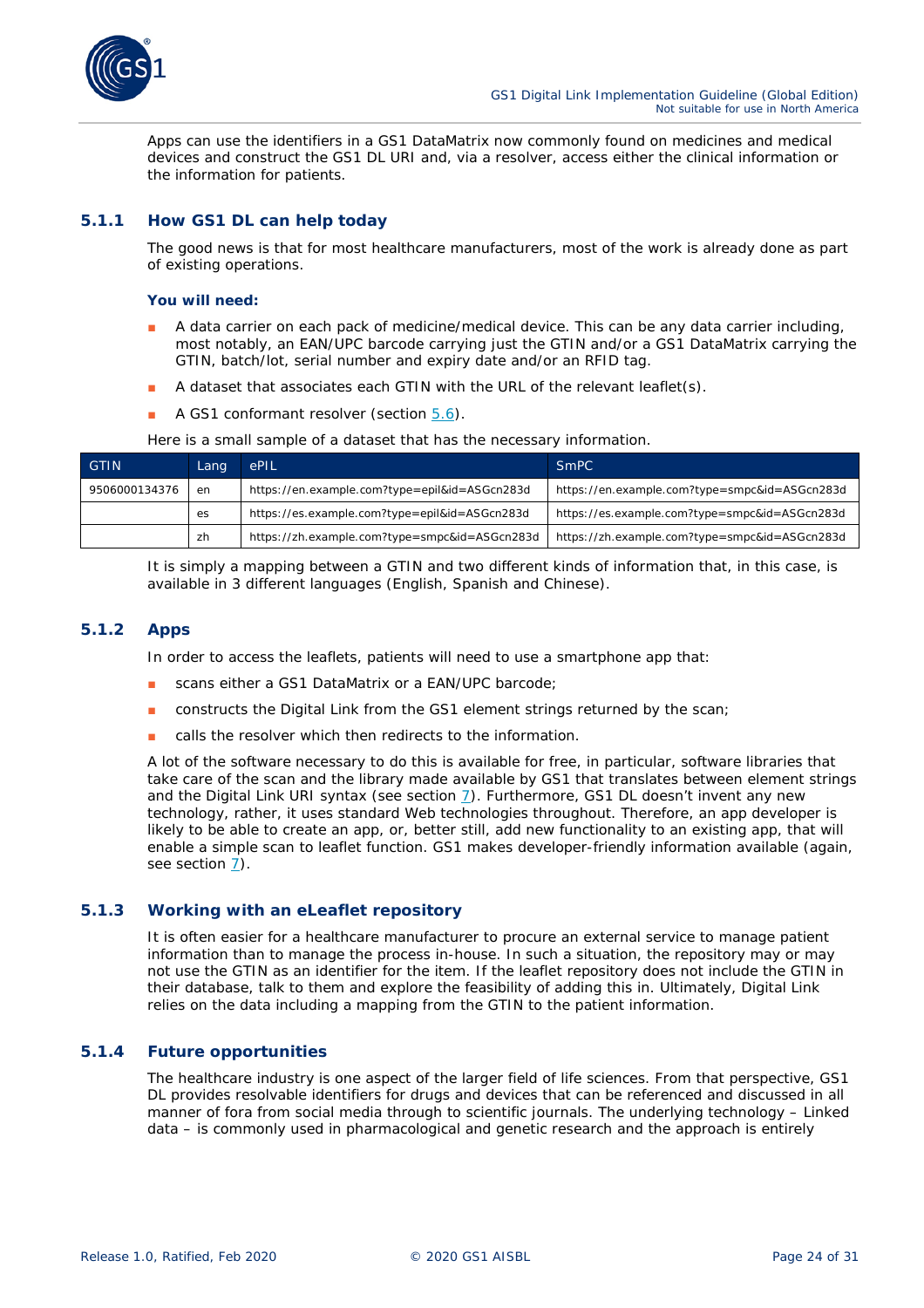

consistent with other identifiers such as InChI<sup>[3](#page-24-4)</sup> and DOI<sup>[4](#page-24-5)</sup>. The prospect exists therefore that GS1 DL can make a contribution towards lowering the cost of biomedical research through the simple act of making more drug identifiers resolvable and linkable to other data systems.

#### <span id="page-24-0"></span>**5.1.5 Information at the point of care**

Providing information at the point of care GS1 Digital Link can support healthcare providers preparing a procedure or performing it at the point of care. They can use GS1 DL for immediate access to supplemental data about an item so that they can more easily and reliably decide whether and how to use an item in a specific case. This offers the potential for greatly enhanced patient safety, for example by identifying allergens and thus avoiding allergic reactions. Also, process efficiency will be enhanced if a detail from the instructions for use of a medical device can be accessed by a scan of the device's data carrier (plus perhaps some mouse clicks). Already there are first prototype functions accessing pertinent information from out of a patient record software. So when the use of a device or drug is documented, the software looks up available information via the GS1 Digital Link and offers appropriate information to the user.

#### <span id="page-24-1"></span>**5.1.6 Asset management**

Hospitals are highly complex environments with large numbers of assets, the condition of which may be critical to patient care. Assets such as medicines, gas tanks, theatre equipment and more are often subject to regular inspection. Tracking and cataloguing the location of assets, each inspection, and each use, isn't one huge task but a set of many smaller tasks, all of which require interaction between the identified item, the person or people concerned, and the data management system. GS1 DL has the potential to enable different people to interact with the same identified item in different ways, recording locations and times automatically, with obvious possibilities for greatly enhanced efficiency and management oversight.

#### <span id="page-24-2"></span>**5.2 Maximising existing B2C digital assets**

(Fictional) Italian food manufacturer Dal Giardino has invested in developing a website to promote their products. The website includes:

- a separate page for each product including ingredients and allergen information;
- recipe ideas for their product range;
- information about the company, in particular the pride it takes in its corporate responsibility;
- links to their social media feeds;
- a number of videos that are hosted on a separate online platform.

In order to make this digital content available directly to consumers who may be in a store and considering purchasing a Dal Giardino product, they add a QR code to each product that links to that product's information page.

#### <span id="page-24-3"></span>**5.2.1 Potential problems**

This increasingly common scenario presents a number of potential problems:

- Adding an additional barcode to the pack takes up real estate on the product;
- The presence of multiple barcodes on a pack can cause interference at the scanner;
- Changes to the website may lead to the URL in the QR code to become obsolete leading to '404 Page not found'
- Pointing the QR code directly to a short-term promotion is almost guaranteed to present consumers with out of date content in future.

<span id="page-24-4"></span><sup>3</sup> https://iupac.org/who-we-are/divisions/division-details/inchi/

<span id="page-24-5"></span><sup>4</sup> https://www.doi.org/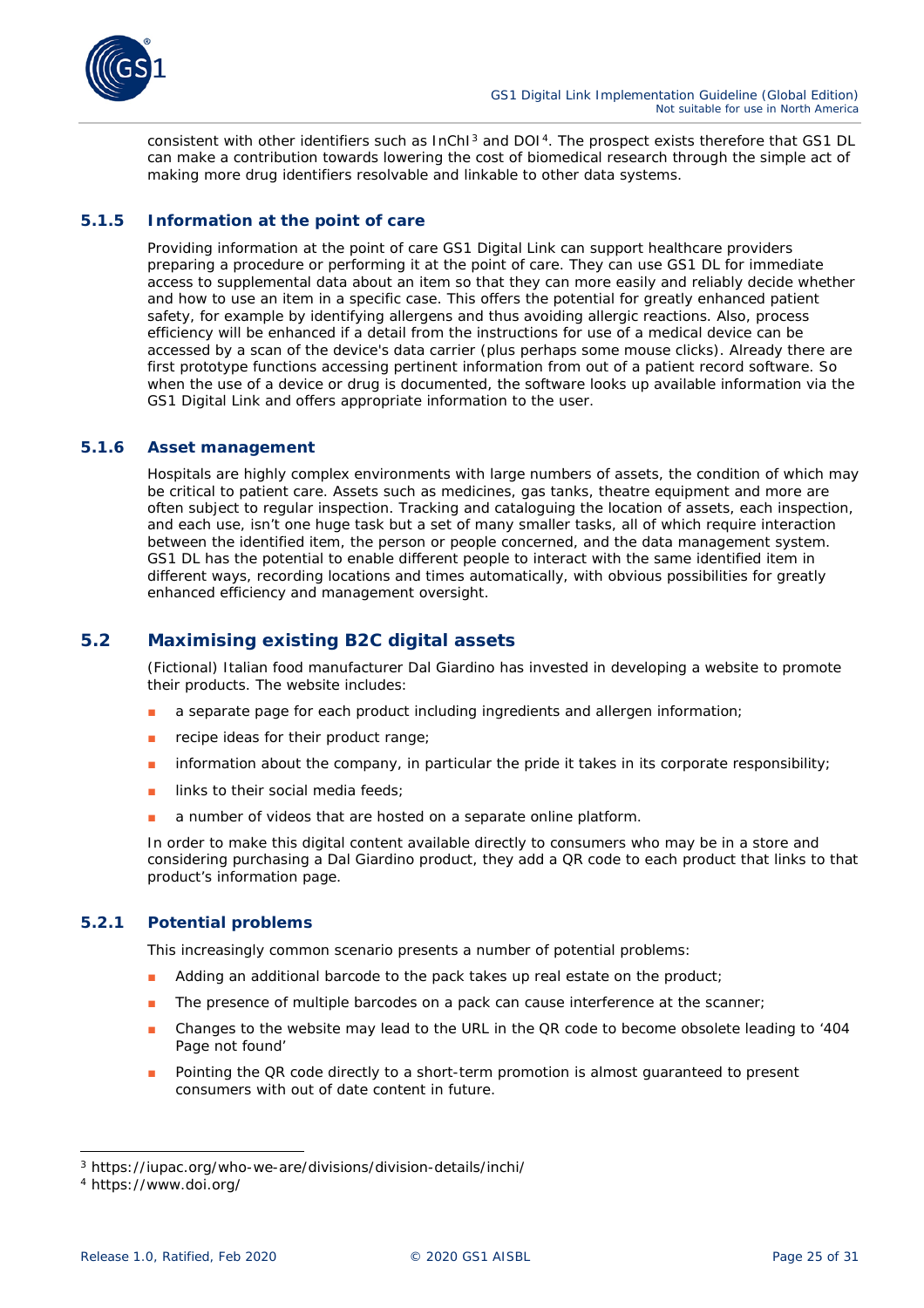

#### <span id="page-25-0"></span>**5.2.2 How GS1 DL can help today**

Instead of using the URL of the Web page directly in the QR code, Dal Giardino uses the GS1 DL standard to create a *persistent URL* that contains the product's GTIN and that redirects automatically to the product's information page. This will work with QR code readers, including the default camera on modern smartphones that remove the need to install any new app, hence significantly reducing friction for consumers.

#### **Why do this today?**

- the redirection from the persistent GS1 DL URL can be updated at any time so that things like website updates and short-term promotions can all be handled easily with no change to the pack;
- this is a future-looking action;
- the persistent URL can be on the brand owner's own website or a third-party service.

#### **You will need:**

- A brand owner's website with a specific page per product.
- A webmaster able to configure the redirection (a standard feature of all web servers) or the use of a GS1 conformant resolver (section *[5.6](#page-27-4)*)
- A simple barcode/QR code generator.

#### <span id="page-25-1"></span>**5.2.3 Adding granular identification**

Dal Giardino sets up its production lines so that the GS1 DL QR code includes not only the product's GTIN but also the batch/lot number and expiry date. A feature in the GS1 DL standard is that if no information is available for the specific batch/lot, information at the GTIN level is returned. Therefore in this scenario, there is no effect on the consumer experience of scanning the QR code but Dal Giardino is well set up for future use cases.

#### **You will need:**

- Barcode software able to generate QR codes containing a GS1 DL URI within the production line.
- Digital printers downstream in the production environment (and associated QC tools to verify the data accuracy and quality of the QR code)

#### <span id="page-25-2"></span>**5.2.4 Slightly more advanced**

The redirection to the product's information page is augmented so that the batch/lot and expiry date information, present in the QR code, can be processed dynamically by that product information page to present more specific information to the consumer.

This does not entail any software not already listed.

#### <span id="page-25-3"></span>**5.2.5 More advanced**

Links to the recipe page, company information, social media feeds and videos can also be associated with the GS1 DL URI so that they become readily discoverable by specialised apps. For example, a coeliac consumer will be able to use a specialised app to go directly to information about whether the product does or does not contain gluten.

You will need a GS1 conformant resolver to achieve this (section *[5.6](#page-27-4)*).

#### <span id="page-25-4"></span>**5.2.6 Future opportunities**

It is anticipated that in future:

point of sale scanners will recognise GS1 identifiers encoded as GS1 DL URLs in QR codes so that the existing barcode can be removed, freeing up package real estate;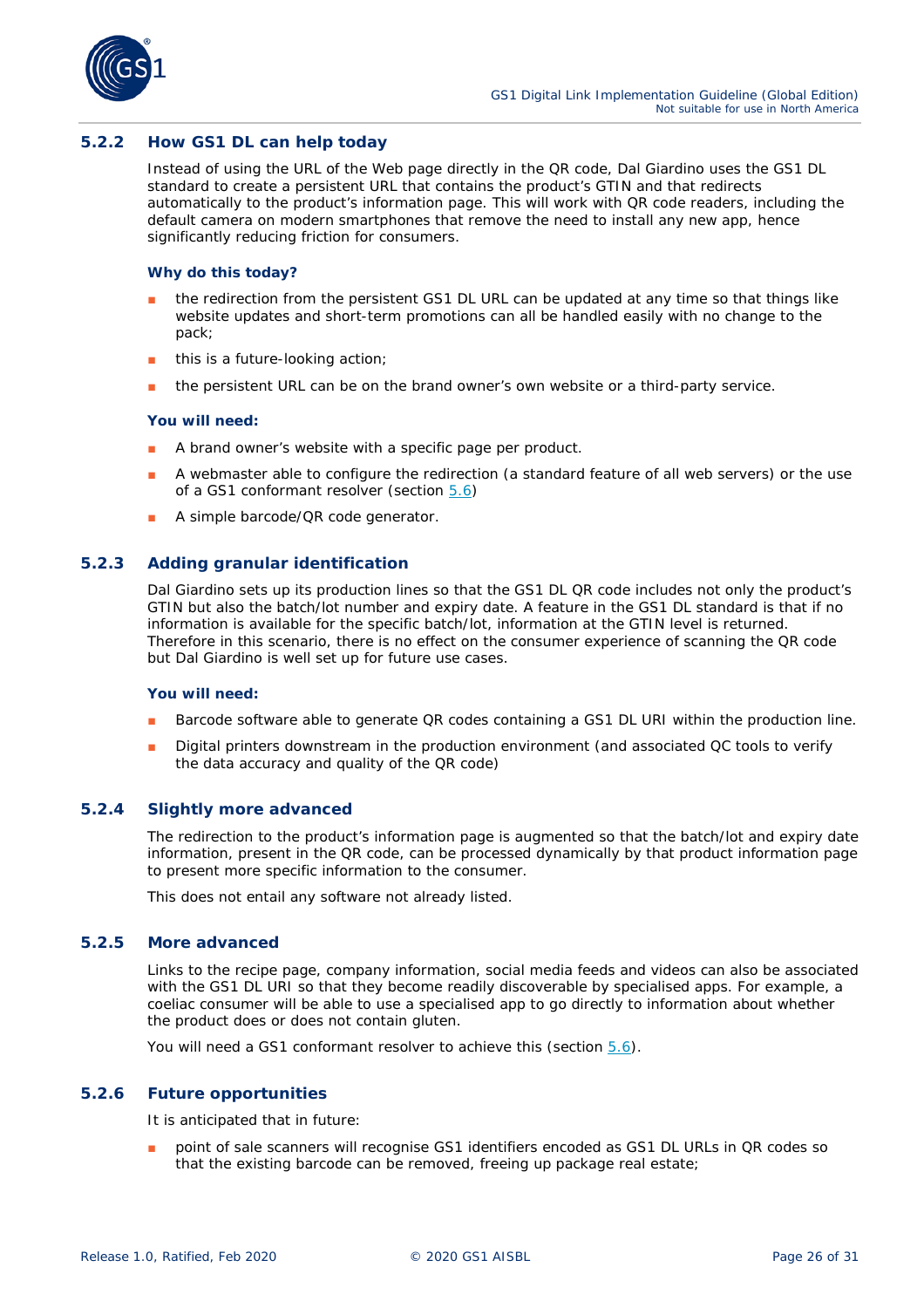

retail staff scanners will be able to make use of the more granular identification for things like product recall, first-in-first-out checks and more.

#### <span id="page-26-0"></span>**5.3 Back of retail store operations**

Many back of store operations depend on products being identified not just by the GTIN but also with details like the batch/lot number, or the expiry date in the data carrier as well. Either might be used to decide which batch to put on the shelf (first in first out), to identify a recalled batch, to prevent the sale of an expired item or perhaps to give a discount at POS for a near-expired item. These kinds of actions are perfectly possible without Digital Link since the key information can be in the data carrier such as a GS1 DataMatrix or a GS1-128. But they are all possible *with* Digital Link as well as:

- linking to hazardous materials (hazmat) information;
- triggering reordering processes;
- matching to a shelf label;
- etc.

Rather than any one use case, it's this "one barcode, many functions" that makes GS1 DL so powerful. And it's fully extensible and future-looking in that you can add more functionality at any time.

#### <span id="page-26-1"></span>**5.3.1 How GS1 DL can help today**

Rather than centralising data in one place, GS1 DL works by redirecting requests to wherever the needed data is. This might be on the company intranet or elsewhere. That allows companies to set up and use discrete APIs and to link to them from a full variety of devices.

Different companies will have different priorities and so this can only be an example.

Dal Giardino receives product recall information from a variety of sources including its own internal quality assurance processes, government information, and consumers and retailers who report problems with specific batches of their products. It exposes this data through a simple API that returns true if the batch is recalled or false if not.

At a retailer's back of store, a staff member is about to restock the shop floor shelf with a Dal Giardino product. Before opening the case, they scan the barcode that contains the GTIN and batch/lot number of the product. The scanning app uses this information to construct a GS1 DL URI and appends the 'recallStatus' link type before sending the request to the Web. The request is forwarded to Dal Giardino's recall API which returns false and so the retailer can unpack the case and add the contents to the shelf.

Later, a problem is reported to Dal Giardino and from that point on, the API will indicate that the batch has been recalled. A store's database can poll that API as frequently as it likes to keep its PoS database up to date, minimising the possibility that a customer will pass through the checkout with a recalled item before it's been removed from the shelf.

#### **You will need:**

- high capacity barcodes such as GS1 DataMatrix, or a QR code carrying a GS1 DL URI;
- a scanning app/device for staff members that can work with GS1 DL;
- a GS1 conformant resolver (section [5.6](#page-27-4)).

#### **Why do this now?**

As we noted at the beginning of this use case, many problems can be solved by using more granular identification without using Digital Link. However if we take the Dal Giardino recall status API as the first use case, it's easy then to add in, say, the FIFO use case, the hazmat use case and more. Putting that first use case into operation makes the subsequent uses progressively easier.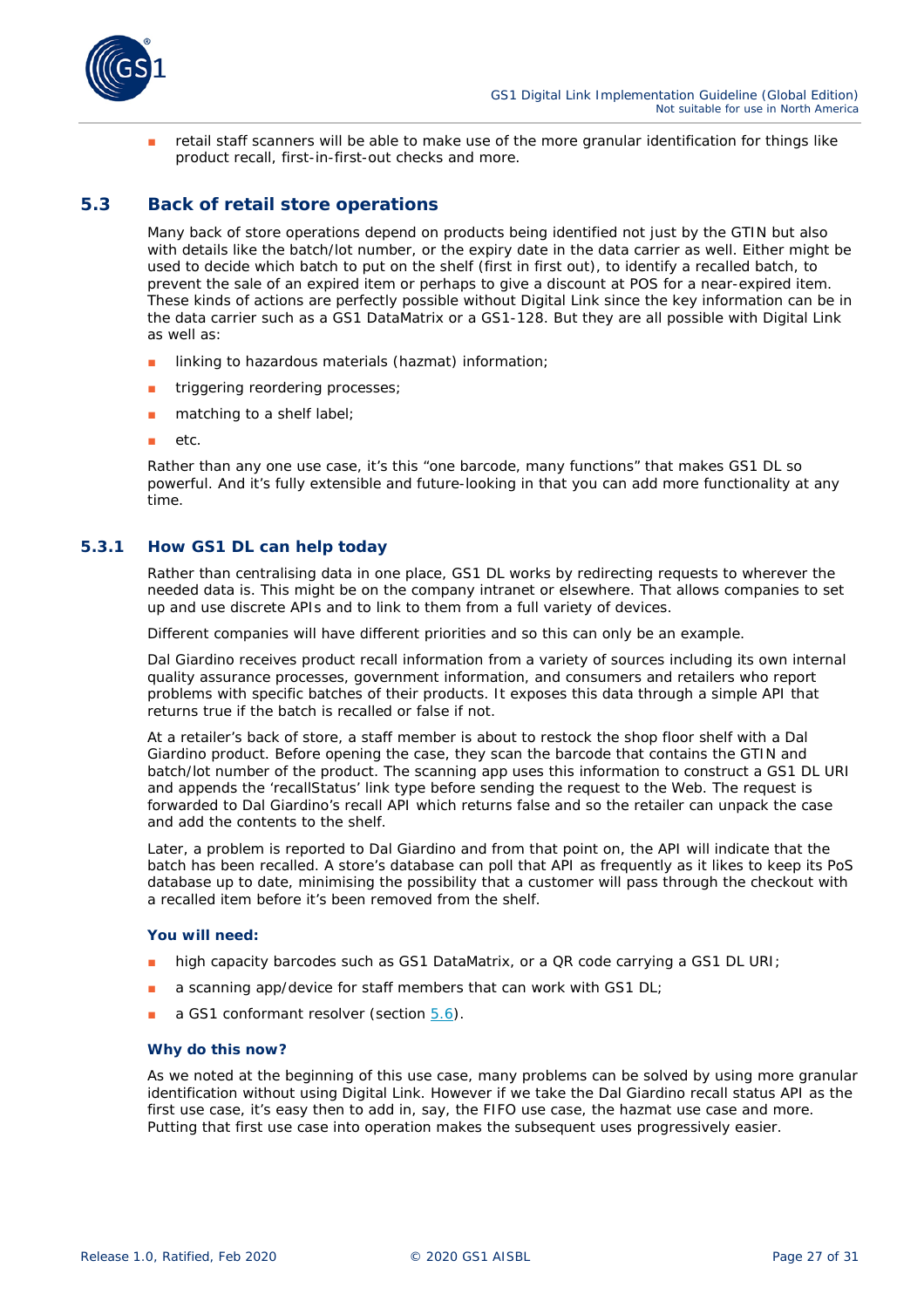

#### <span id="page-27-0"></span>**5.3.2 Data carriers for warehouse operations**

Unlike consumer-facing use cases, where the ability to scan with a smartphone is important, ideally without the need to install a specific-purpose app, in back-of-store operations, staff will be using a dedicated device that will be linked to the store's own data infrastructure. That means that the choice of data carrier is likely to be much wider.

Why?

Data carriers like RFID tags, GS1 DataMatrix and GS1-128 all carry more data than a simple EAN/UPC barcode that only carries the GTIN, but they do not carry a Web address. That's not an issue where an app is being used as the app constructs the Web address according to the GS1 DL standard.

#### <span id="page-27-1"></span>**5.3.3 Future opportunities**

Once the basic infrastructure is established, GS1 DL becomes the natural, easy and cheap way to add new APIs and data services into the retailer's system. Any number of new services can be added and made accessible by simply adding more links to the identifier you already have using an infrastructure you already operate.

#### <span id="page-27-2"></span>**5.4 Solution provider options**

It is not possible, nor is it desirable, to give definitive advice to solution providers about how to implement GS1 DL. However, we can highlight some of the functions and requirements that a brand owner, retailer, transport company or hospital manager may be glad to outsource.

One of the assumptions that underlies GS1 DL is that every product has a dedicated Web page. Not all manufacturers/brand owners have this but if a consumer scans a GTIN then they'll be expecting information about that specific item, not a page with multiple items of which that happens to be one.

The highest value product description pages will be both human and machine-readable, the latter achieved using a combination of terms from schema.org and the GS1 Web Vocabulary. That immediately creates a mini knowledge graph with the product identifier that's printed on the pack as the way in.

From a technical point of view, resolvers are relatively straightforward pieces of software. They comprise a Web server and a database of links. GS1 makes the code for its own resolver available as free, open source software and there's a test suite against which you can assess your own system. The difficulty is in curating the links to related resources. Once done, though, the system is designed to make it easy for app developers to offer end users those links as a menu of options.

#### <span id="page-27-3"></span>**5.5 Product catalogues**

Many organisations, including GS1 MOs, operate product catalogues, traceability solutions etc. By using the GS1 DL syntax in the URLs for these services, or at least establishing URLs that redirect to them, service operators are putting in place a standardised interface that can be extended in future in whatever direction the operator so chooses. This can usually be done with minimal effort, providing an easy way to do something straight away that will give a degree of future-proofing for existing services.

#### <span id="page-27-4"></span>**5.6 Establishing your own resolver**

Whether you're a brand owner, healthcare manufacturer, retailer or solution provider, advanced uses of GS1 DL are likely to entail operating your own resolver.

Recall that, unlike other identifier resolver systems, such as [DOI](https://www.doi.org/) or ORCID, GS1 DL resolvers do not have to all point to the same target destination. To take a simple example, a manufacturer is likely to set the default link to be their product information page. A retailer would set the default in their resolver to the page on their website from which the product can be ordered.

Different resolvers therefore will serve different needs but they all link to information relevant to the specific identified item.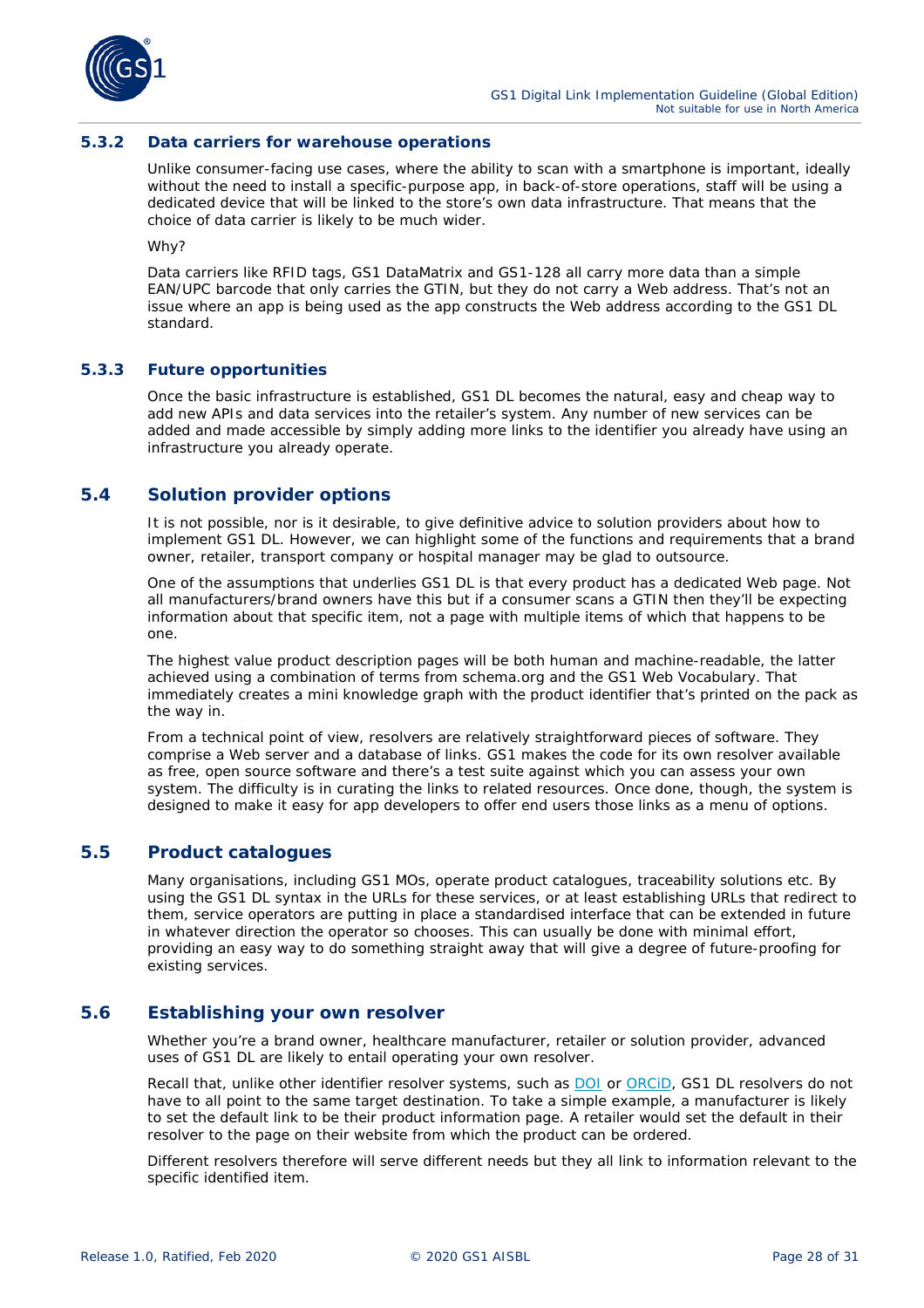

Resolvers can redirect to other resolvers (see **Error! Reference source not found.**).

#### <span id="page-28-0"></span>**5.7 How can I build a resolver?**

You are, of course, free to build your own resolver according to the GS1 DL standard. A test suite is available for assessing the conformance of any resolver service. Alternatively, GS1 provides the full source code of its Global Office resolver as free software that can be installed on a wide range of computing environments. Details of all the tools available are provided in section *[7](#page-29-2)*.

### <span id="page-28-1"></span>**6 FAQs**

#### <span id="page-28-2"></span>**6.1 Do I have to use QR codes to use GS1 DL?**

No. The GS1 DL standard is completely agnostic about data carriers. 1D barcodes, DataMatrix, NFC, RFID, digital watermarking and more are all equally usable with GS1 DL.

However, not all data carriers are equally convenient. Those such as QR codes, NFC tags and non-GS1 Data Matrix symbols that encode full URLs are more easily accessed using a smartphone as they either need no app at all or a generic app that has no specific knowledge of GS1 Digital Link.

GS1 data carriers, such as GS1 DataMatrix, EAN-13/UPC-A, GS1 128 and RFID tags, at least for now, will need an app that understands GS1 DL.

#### <span id="page-28-3"></span>**6.2 How can a 1D barcode or GS1 DataMatrix be used with Digital Link?**

The GS1 standard specifies precisely how any valid set of GS1 element strings can be converted into a Digital Link and vice versa, that is, how the element strings can be extracted from a GS1 DL. A set of GS1 element strings and a GS1 DL are completely interchangeable.



https://id.gs1.org/01/09506000134352/10/PX8L/21/1BAAAA2BB3?17=141100

When converting from a Digital Link to a set of GS1 element strings, there is no need to make an online lookup, all the information is provided in the Digital Link.

#### <span id="page-28-4"></span>**6.3 Does everyone have to use id.gs1.org?**

No. The GS1 DL standard allows anyone to operate a resolver anywhere. The domain name doesn't matter, it's the structure of the rest of the GS1 DL URL that carries the GS1 identifiers. It is assumed that brand owners and retailers will use their own domain names. It is a good idea to use short domain names as this will lead to shorter URLs.

#### <span id="page-28-5"></span>**6.4 Do resolvers need to be synchronised?**

No. Resolvers exist in their own right. It is anticipated that when a resolver has no information about a given item, rather than simply return a '404 Not Found' message, it will redirect to another resolver. For example, imagine resolving a French GTIN against a resolver operated by GS1 Sweden. It's likely in that scenario that GS1 Sweden would redirect the request to either GS1 France or id.gs1.org. Likewise a manufacturer's resolver might redirect resolution requests for identifiers other than its own to id.gs1.org.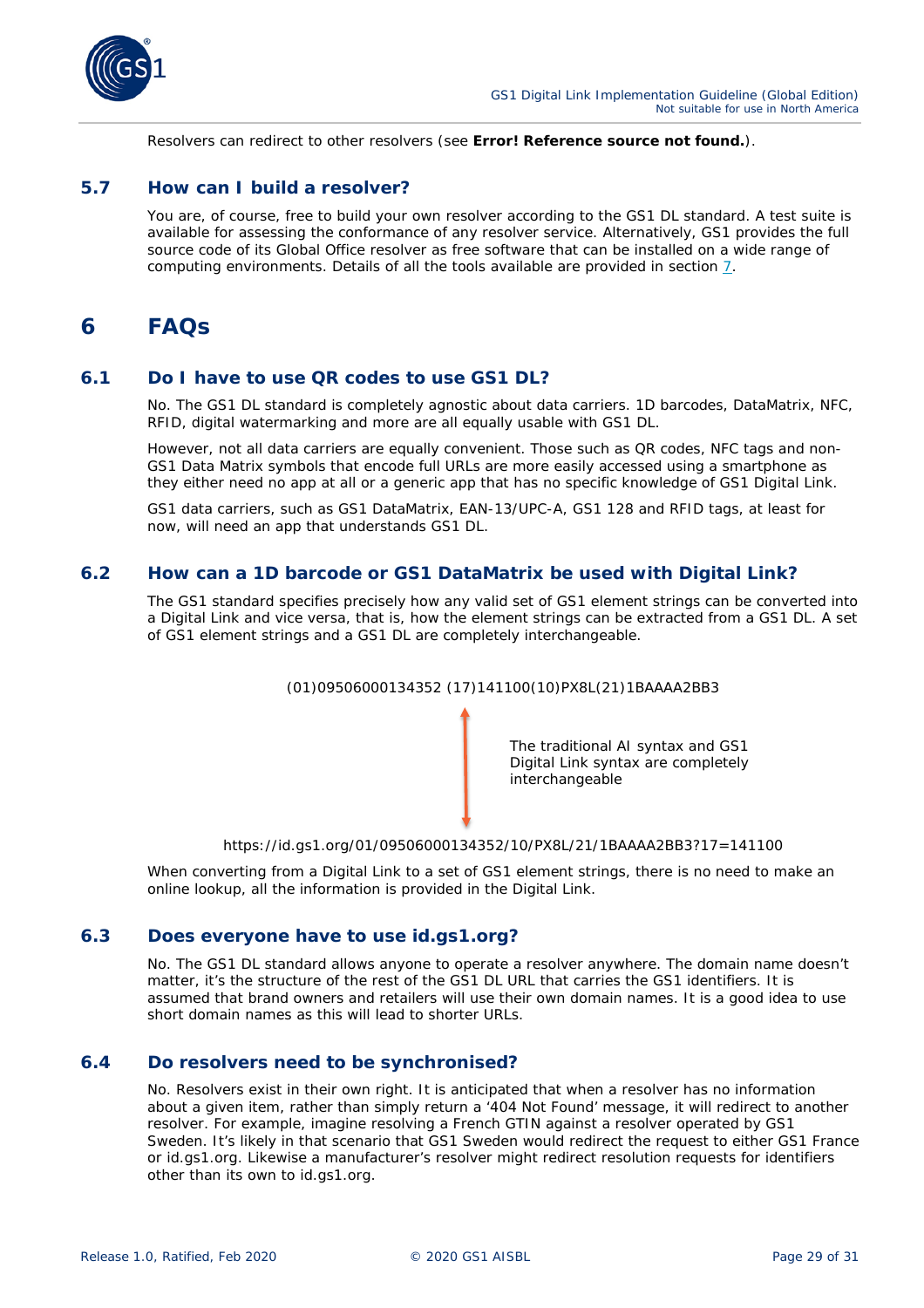

#### <span id="page-29-0"></span>**6.5 How will end users know what link to follow?**

Resolvers may provide links to multiple resources. Some will be human readable, others machinereadable. Some links will lead to public resources, for others the user will need to be authorised. This sounds complicated!

The good news is that an end consumer is very unlikely ever to see all the available links.

For each GS1 key, there will be a default destination. This might be a product description page or a current promotional page. This is what the resolver will redirect the user to unless there is a reason not to, that is, unless there is information that some other behaviour is required.

For example, an application might be one that offers recipe ideas, in which case when it looks up an item on a resolver (perhaps after scanning a barcode), it will include information in the request that declares that it is only interested in recipes. In this case, the resolver will redirect immediately to the recipe page (if it knows of one). Otherwise it will redirect to the default.

In order to see a complete list of links associated with the identifier, the application will have to specifically ask for the list. Again, it's unlikely that a consumer-facing application would ever present such a list to an end user. Rather, it will filter the list and only present links likely to be of interest to their user.

#### <span id="page-29-1"></span>**6.6 Do I need to run a resolver in order to use GS1 DL?**

No. Section *[5](#page-22-0)* provides examples of how you can start to use GS1 DL today without setting up a resolver of your own or using anyone else's.

### <span id="page-29-2"></span>**7 Available Tools**

GS1 makes a number of tools available through GitHub (the most widely used repository for open source software). These include:

- *<https://github.com/gs1/digital-link.js>*
	- □ A JavaScript toolkit contributed by EVRYTHNG. GS1 DL SDK for working with Digital Links as objects, including validation.
- *<https://github.com/gs1/GS1DigitalLinkToolkit.js>*
	- A JavaScript toolkit developed by Mark Harrison for GS1. Supports translation between GS1 element strings and GS1 DL URI format.
- *<https://github.com/gs1/GS1DigitalLinkCompressionPrototype>*
	- □ An extended version of the previous toolkit that supports translation between GS1 element strings and GS1 DL URI format as well as the reversible lossless compression/decompression algorithm developed for GS1 DL v1.1 and extraction of semantics from GS1 DL URIs. This toolkit can therefore work with compressed GS1 DL URIs.
- *[https://github.com/gs1/GS1\\_DigitalLink\\_Resolver\\_CE](https://github.com/gs1/GS1_DigitalLink_Resolver_CE)*
	- The complete code base for a resolver, made available within a Docker container that can be installed easily on a server infrastructure to establish a fully scalable Web Application.
- *<https://github.com/gs1/GS1DL-resolver-testsuite>*
	- □ A test suite for assessing whether a resolver does or does not confirm to the GS1 DL standard.

For a complete list of free, open source tools and developer documentation available from GS1, see *<https://github.com/gs1>*. All GS1 tools are made available under the Apache 2.0 licence.